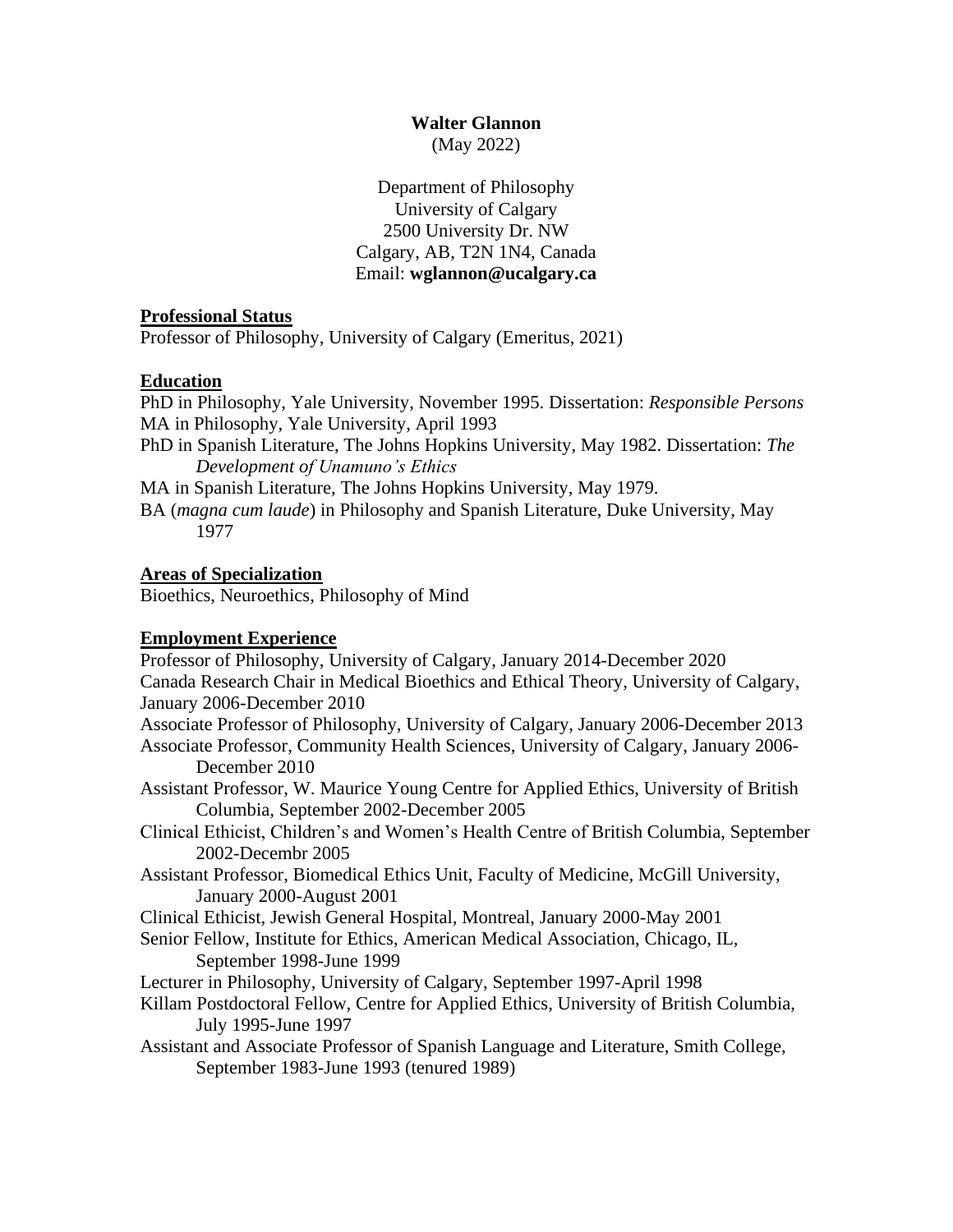## **Other Professional Experience and Service**

- Western Canadian Philosophy Association Conference Planning and Review Committee, 2018
- Delphi Panel on Mind, Brain and Education, Tracey Tokuhama-Espinosa, Principle Investigator, Harvard Extension School, 2016-2017.

Supervisor of Johann Roduit, PhD, University of Zurich, Swiss National Science Foundation International Short Visit, December 21, 2015-February 29, 2016. Project Title: "Science Fiction and the Ethics of Human Enhancement"

Undergraduate Studies Committee, Philosophy, University of Calgary, 2007-2008

- Graduate Studies Committee, Philosophy, University of Calgary, 2008-2012, 2014-2017
- Graduate Preliminary Exam Committee (Ethics), Philosophy, University of Calgary 2015-2017
- Graduate University Scholarship Committee, University of Calgary, 2015
- Advisory Committee, Montreal Neuroethics Network for Young Researchers, Institute de recherches cliniques de Montreal, April 2015
- Workshop Participant, "Vulnerability in Deep-Brain Stimulation for Treatment-Refractory Depression," Institut de recherches cliniques de Montreal, September 27, 2012
- Seminar Leader, "Consciousness and Neuroethics: Brain, Body, Mind and Environment Interactions" Regina Apostolorum Pontifical University, Rome, Italy, May 2-4, 2012.
- Co-Investigator, New Emerging Team Research Group, "States of Mind: Emerging Issues in Neuroethics" funded by the Canadian Institutes of Health Research (CIHR), 2006-2011. Principal Investigator Francoise Baylis
- Collaborator, CIHR Project "Patient and Caregiver Perspectives of Ethical and Social Issues in Deep-Brain Stimulation for Neuropsychiatric Disorders," 2012-2014. Principal Investigator Eric Racine.
- Abstract Review Committee for "Brain Matters I (Halifax, 2009)
- Abstract Review Committee for "Brain Matters II (Montreal, 2011)
- Abstract Review Committee for "Brain Matters III (Cleveland 2012)
- Workshop Participant, "Neuroscience and Responsibility," Technical University of Delft, The Netherlands, February 10-12, 2010.
- Conference Planning Committee, "Brain Matters: New Directions in Neuroethics," Halifax, September 2009.
- Organizer and moderator of a CIHR-funded workshop on free will and neuroscience, Banff, Alberta, May 9-10, 2008.

#### **Reviewer of Applications for Tenure, Promotion and other Appointments**:

- Veljko Duljevic, PhD, Tenure and Promotion to Associate Professor, Department of Philosophy and Religious Studies, North Carolina State University
- L. Syd. M. Johnson, PhD, Michigan Technological University (Humanities), Tenure and Promotion to Associate Professor, 2016. Tenure and Promotion to Associate Professor, Center for Bioethics and Humanities, SUNY Upstate Medical University, January 2020.
- Tom Douglas, DPhil, appointment to Research Professor, Ghent University, May 2017, and promotion to Professor, University of Oxford, March 2018.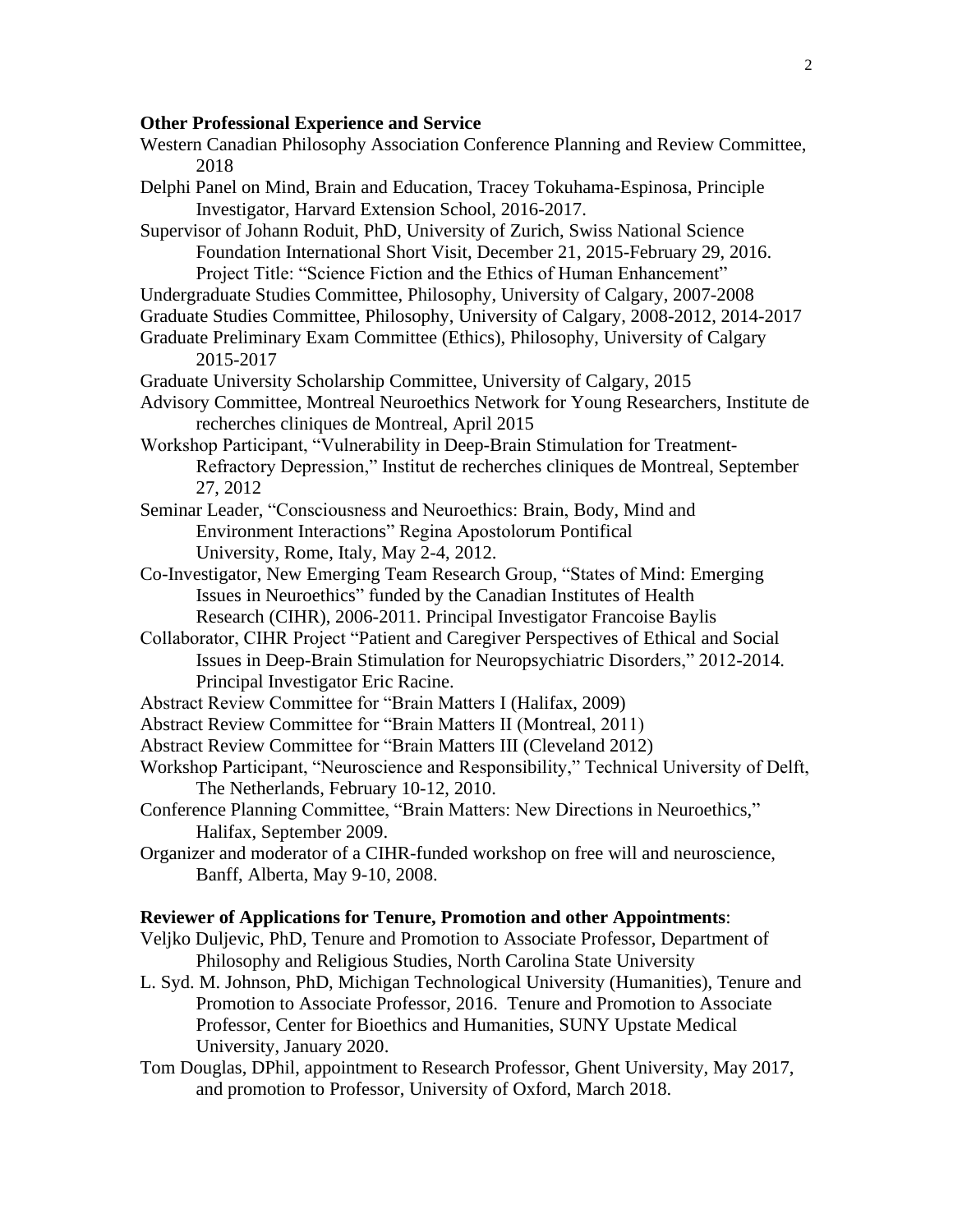- Fabrice Jotterand, PhD, Medical College of Wisconsin (Medical Ethics), Tenure and Promotion to Associate Professor, September 2016
- Charles Weijer, MD, Western University, appointment to the Royal Society of Canada, March 2016
- Michael Hauskeller, PhD, University of Exeter, UK (Philosophy), Promotion to Personal Chair, 2015; Appointment as Head of Philosophy, University of Liverpool, February 2017
- William Kasabenche, PhD., Washington State University (Philosophy), Tenure without Promotion to Associate Professor, May 2012
- Christine Harrison, PhD Hospital for Sick Children, Toronto (Clinical Medical Ethics), Tenure and Promotion to Associate Professor, October 2006
- Marilyn Rugg, PhD, Colgate University (Spanish Literature), Tenure and Promotion to Associate Professor, July 1991

#### **Internal and External Examiner for MA Theses and PhD Dissertations**

- Syed Husaini, PhD Dissertation, "Consciousness," Institute for Medical Humanities, University of Texas Medical Branch, Galveston, TX, January 20, 2022
- Andrew Peterson, PhD Dissertation, "Assessing Decision-Making Capacity after Severe Brain Injury," Philosophy, University of Western Ontario, July 5, 2016
- Samantha Copeland, PhD Dissertation, "The Case of the Triggered Memory: Serendipitous Discovery and the Ethics of Clinical Research, Philosophy, Dalhousie University, September 4, 2015
- Gordon Cooper, MA Thesis, "The Luck Objection to Libertarianism," Philosophy, University of Calgary, May 22, 2015
- Luca Casartelli, PhD Dissertation, "Motor Cognition and Neuroepistemology," Philosophy/Bioethics, University of Geneva, November 11, 2014
- Tess Murphy, MA Thesis, "Mora Obligation, Luck and Alternative Possibilities," Philosophy, University of Calgary, December 6, 2012
- Elske Straver, MA Thesis, "The Nature of Belief," Philosophy, University of Calgary, August 15, 2008

#### **Administrative, Editorial and Committee Work**

- Editorial Boards: *AJOB-Neuroscience; Neuroethics; Springer Book Series: Advances in Neuroethics*
- Scientific Review Committee, University of Toronto Joint Centre for Bioethics, 2007 Peer Reviewer for Canada Research Chairs, January 2006-December 2010
- Acting Director of Undergraduate Medical Ethics Education, University of Calgary, Faculty of Medicine, August-December 2006
- Member of Forum Recommendations Group, Canadian Council on Organ Donation and Transplantation, Forum on Donation after Cardiocirculatory Death, Vancouver, February 17-20, 2005.
- British Columbia Children's Hospital Ethics Committee, September 2002-December 2005 (Chair, September 2003-December 2005)
- British Columbia Women's Hospital Ethics Committee, September 2002-December 2005 Mortality Review Committee, British Columbia Children's and Women's Hospital,
	- January 2003-December 2005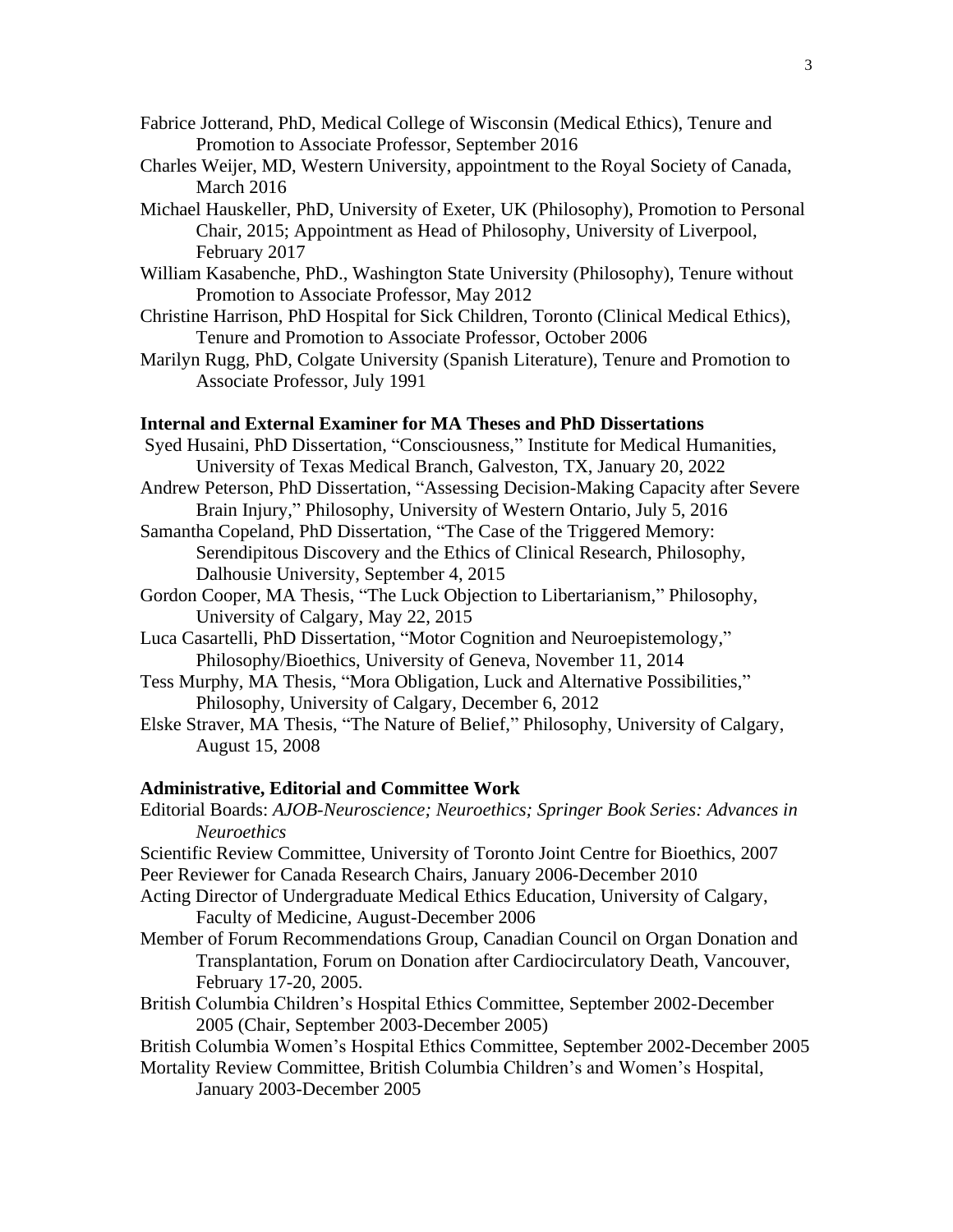Research Ethics Committee, Jewish General Hospital, Montreal, January 2000-May 2001 Clinical Ethics Committee, Jewish General Hospital, January 2000-May 2001 (Chair

September 2000-May 2001)

Director, Master's Specialization in Bioethics, Biomedical Ethics Unit, McGill University, September 2000-August 2001

Chair, Department of Spanish and Portuguese, Smith College, April 1991-March 1993

#### **Reviewer for Journals, Book Publishers and Funding Agencies**

*Academic Press/Elsevier, American Journal of Bioethics—Neuroscience, American Journal of Bioethics—Primary Research, American Journal of Pharmacogenomics, American Journal of Transplantation, American Philosophical Quarterly; Archives of Internal Medicine; Brain Topography; Bioethica Forum; Bioethics; BMC Medical Ethics; British Medical Bulletin; Cambridge Quarterly of Healthcare Ethics; Cambridge University Press (*US and UK*); Canadian Journal of Philosophy; Canadian Philosophical Association Annual Conference; Criminal Law and Philosophy; Critical Care Medicine; Developing World Bioethics; Diametros; European Archives of Psychiatry and Clinical Neuroscience; Frontiers in Neuroscience; Frontiers in Integrative Neuroscience; Frontiers in Systems Neuroscience*; Foundation for Polish Science; Ghent University Research Council; *International Journal of Law and Psychiatry; Journal of Applied Philosophy; Journal of Medical Ethics; Journal of the American Philosophical Association; Journal of Philosophy; Law and Philosophy;* Leverhulme Trust; McGraw-Hill Publishers*; Medicine, Health Care & Philosophy; Milbank Quarterly; Mind;* MIT Press; *The Lancet; The Lancet Neurology; Monist;* Moody Foundation (Texas); Netherlands Organization for Scientific Research; *Neuroethics; Journal of Neurosurgery;* Oxford University Press (US, UK, Canada)*; Pediatrics & Child Health; Pharmaceutical Medicine; Philosophical Psychology; Philosophy, Ethics and Humanities in Medicine; Philosophy, Psychiatry & Psychology; Polity Press; Progress in Neurobiology; Public Affairs Quarterly;* Routledge Taylor & Francis Publishers*; Science; Science and Engineering Ethics;* Springer Publishers; Swiss National Science Foundation; *Synthese;* Templeton Foundation; *Theoretical Medicine and Bioethics; Trends in Cognitive Sciences; UCL(University College London) Press;*  Wellcome Trust*;* Western Canadian Philosophical Association Conference; Westview Press, World Neurosurgery

#### **Teaching Experience**

- Philosophy and Neuroscience," winter 2016, University of Calgary, Department of Philosophy
- "Ancient Philosophy," fall 2015, fall 2016, fall 2018, University of Calgary, Department of Philosophy
- "Wittgenstein," fall 2014, University of Calgary, Department of Philosophy
- "Neuroscience: History, Philosophy, Society and Ethics," University of Calgary, BSc Program in Neuroscience, fall 2010--2013 (team taught with Keith Sharkey, Andrew Bullock, Frank Stahnisch and Manuel Bulliger)
- "Advanced Topics in Philosophy of Law: Neuroscience and Law," fall 2013, University of Calgary, Department of Philosophy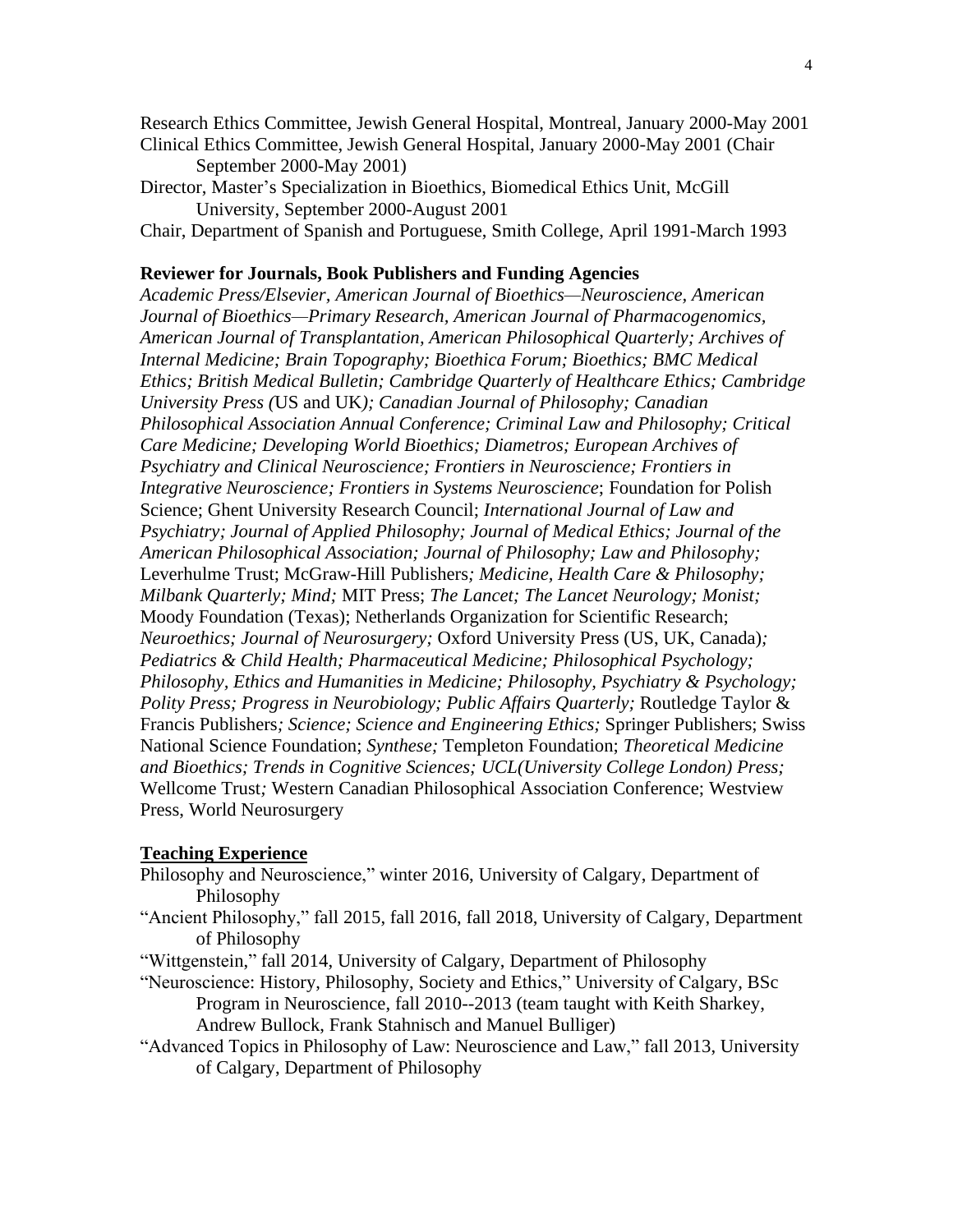"Advanced Topics in Philosophy of Mind: Consciousness," fall 2012, University of Calgary, Department of Philosophy "Death: Metaphysical and Ethical Issues," University of Calgary, Department of Philosophy, fall 2011, 2012, 2016, 2019 "Morality, Virtue, and Society," University of Calgary, Department of Philosophy, winter 2011 "Bioethics," University of Calgary, Department of Philosophy, winter and fall 2007, fall 2008, 2010, 2011, 2013, 2014, 2015, 2018 and 2019, winter 2015 and 2016 "Neuroethics," Graduate/Undergraduate Seminar, University of Calgary, Department of Philosophy, winter 2006 and 2011 terms Medical Student Teaching (lectures and small-group case-based discussions), University of Calgary, Faculty of Medicine, January 2006-January 2010 Clinical Ethics Rounds for Neurology Residents, University of Calgary, Faculty of Medicine Fall 2007-Winter 2010 (bi-monthly) Clinical Ethics Rounds for Maternal-Fetal Medicine, Medical Genetics, Obstetrics and Gynecology, Pediatric Residents, Pediatric Nephrology, Neurology, Oncology/Hematology, Psychiatry, Psychology, and Perinatology at British Columbia Children's and Women's Health Centre and Sunny Hill Health Centre, 2002-2005 Ethical Issues in Palliative Care and HIV-AIDS, St. Paul's Hospital, Vancouver, BC, June 2-9, 2003 University of British Columbia Mini-Med School, Research Ethics, April 2003 Lectures on Research Ethics for Medical Students, University of British Columbia Faculty of Medicine, fall 2002-spring 2003 Seminar on Bioethical Theory, Biomedical Ethics Unit, McGill University, Fall 2000 Seminar on Genetics and Ethics, Biomedical Ethics Unit, McGill University, winter 2000. Internal Medicine Resident Ethics Rounds, Jewish General Hospital, Montreal, February 2000-February 2001 (monthly) Ethics Section Leader, Institute for Ethics, American Medical Association, September-December 1998 Bioethics, University of Calgary, Department of Philosophy, Fall 1997 and Winter 1998 Contemporary Moral Problems, University of Calgary, Department of Philosophy, Winter 1998 Ancient Philosophy and Ethics, Yale University, Department of Philosophy (Teaching Assistant), fall 1993 and spring 1994 Spanish Language and Literature, Smith College, September 1983-May 1993 Spanish Language and Literature, The Johns Hopkins University, September 1982-May 1983 **Directed Studies** Undergraduate:

Jordan Erlandson, "Abortion and the Non-Identity Problem," University of Calgary, Winter 2015

Graduate:

Brayden Mills-Smith, "Addiction," University of Calgary, Fall 2016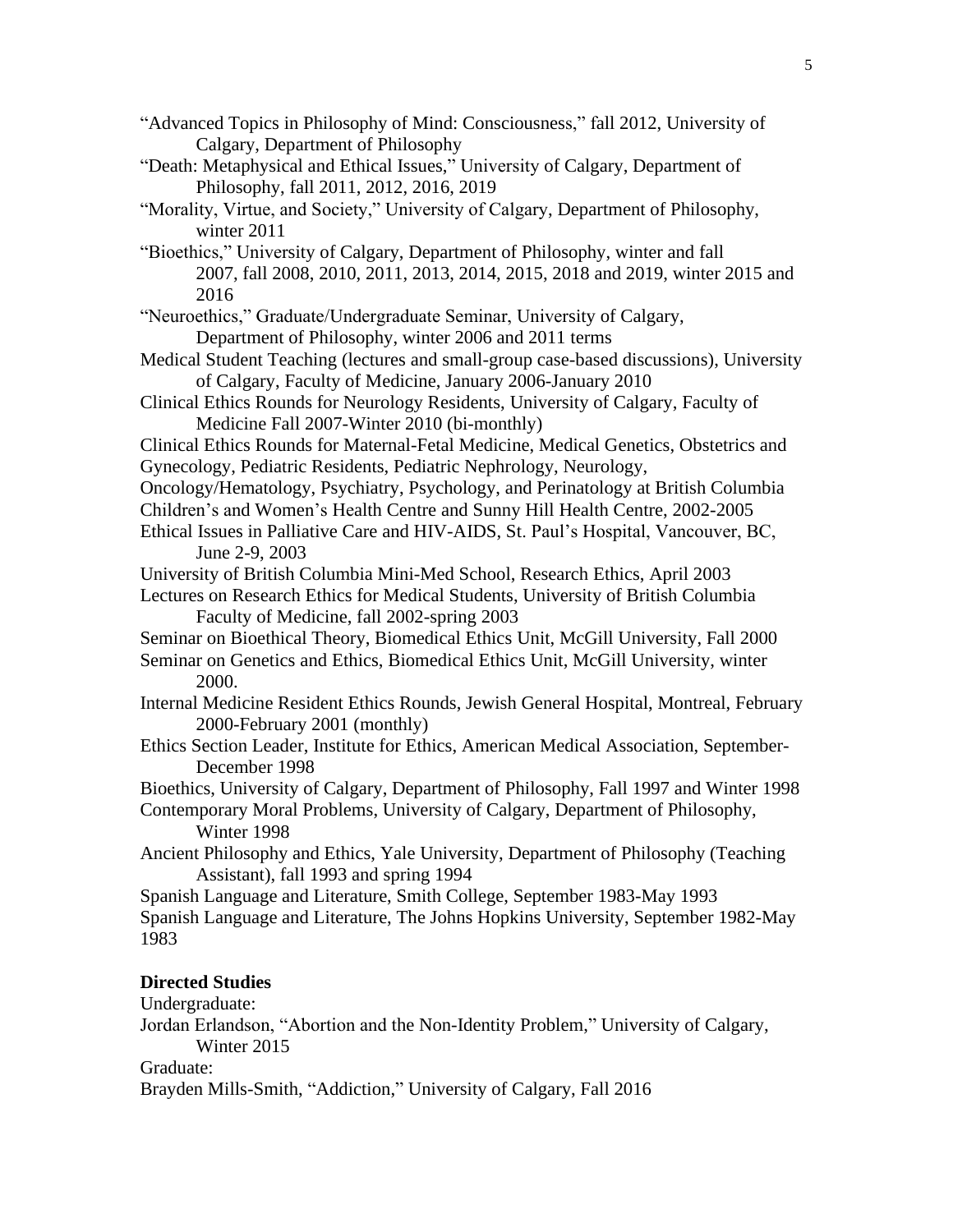Postdoctoral:

Johann Roduit, PhD, "Enhancement and Posthumanism," University of Calgary, Winter 2016

## **Graduate Supervision**

- Maya Goldenberg (BA), Master's Bioethics Program, Philosophy, McGill University MA Thesis: "The Discourse of Bioethics," completed October 2001.
- Dominique Robert (RN) Master's Bioethics Program, Experimental Medicine, McGill University. MSc Thesis "Humane Bioethics," completed October 2001)
- Fabian Ballesteros (MD), Master's Bioethics Program, Experimental Medicine, McGill University. MSc Thesis: "Sanctity of Life," completed November 2001.
- Natalie Bandrauk (MD), Master's Bioethics Program, Experimental Medicine, McGill University. MSc Thesis: "Medical Futility," completed August 2002.
- J. David Guerrero (MA), Philosophy, University of Calgary (cosupervisor with Dr. John Baker), PhD Dissertation: "Valuing Concepts of Health and Disease," completed August 2011.
- Kiran Pohar Manhas (MSc), Medical Science, University of Calgary (cosupervisor with Dr. Ian Mitchell). PhD Dissertation: "The Ethics of Home Care for Ventilator-Dependent Children," completed June 2011.
- Raymond Aldred (BA), Philosophy, University of Calgary, MA Thesis: "Broadening the Boundaries of Agency: Cognitive Disability, Agency, and Autonomy," completed July 2013
- Ying-Tung Lin (MA), Philosophisches Seminar, Johannes Gutenberg-Universitat, Mainz, Germany, PhD Thesis: "Conceptual and Normative Issues of Memory Enhancement," (co-supervisor with Dr. Thomas Metzinger), completed July 2014
- Brayden Mills-Smith (BA), Philosophy, University of Calgary, MA Thesis: "Addiction

as an Excuse," completed April 2017

Justin Caouette (BA, MA), Philosophy, University of Calgary, PhD Dissertation, "Assessing the Moral Evaluations of Pharmacological Enhancements," completed May 2018

#### **Awards and Fellowships**

Student Union Teaching Excellence Award, University of Calgary, March 2017 Fellow of The Hastings Center (elected March 2016)

- John P. McGovern, M.D., Memorial Award in the Medical Humanities (lecture), Institute for Medical Humanities, University of Texas Medical Branch, Galveston, TX, February 6, 2012
- Visiting Research Fellow, Brocher Foundation, Geneva, Switzerland, May 1-31, 2011 and April 1-30, 2013
- John Templeton Foundation Fellowship, "Diminishing and Enhancing Free Will," 2011- 2014.
- Visiting Scholar, Institute for the Medical Humanities, University of Texas Medical Branch, Galveston, TX, February 2012.
- Canada Research Chair in Medical Bioethics and Ethical Theory, Tier 2, Canadian Institutes of Health Research, University of Calgary, January 2006-December 2010.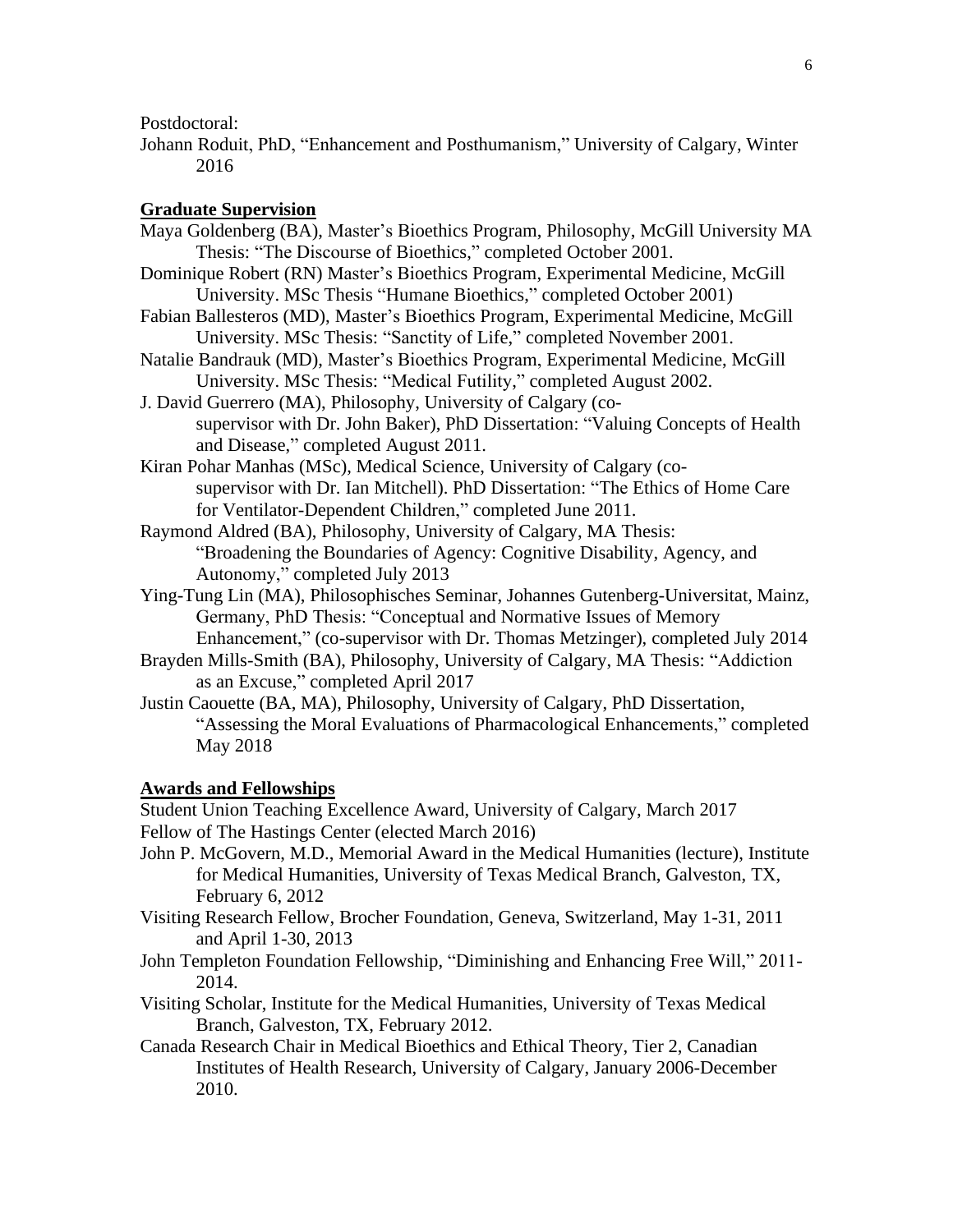- Senior Fellow, Institute for Ethics, American Medical Association, Chicago, IL, September 1998-June 1999
- Clinical Ethics Fellow, MacLean Center for Clinical Medical Ethics, University of Chicago School of Medicine, September 1998-1999
- Killam Post-Doctoral Fellow, Centre for Applied Ethics, University of British Columbia, July 1995-June 1997

## **Guest Editor**

- *International Journal of Law and Psychiatry* 65, July/August 2019. Special Thematic Issue on "Neuroscience, Law and Ethics" in honor of the work of Laurence Tancredi
- *Journal of Ethics in Mental Health* 2 (2), December 2007. Special Thematic Issue on "Neurodiversity"

## **Publications**

#### **Books**

- *The Ethics of Consciousness*, Cambridge University Press, 2022 (Cambridge Elements Series)
- *Neural Prosthetics: Neuroscientific and Philosophical Aspects of Changing the Brain,* Oxford University Press, 2021
- *The Neuroethics of Memory: From Total Recall to Oblivion*. Cambridge University Press, 2019
- *Psychiatric Neuroethics: Studies in Research and Practice*, Oxford University Press, *International Perspectives in Philosophy & Psychiatry* Series, 2019.
- *Free Will and the Brain: Neuroscientific. Philosophical and Legal Perspectives* (ed.). Cambridge University Press, 2015.
- *Brain, Body, and Mind: Neuroethics with a Human Face*, Oxford University Press, 2011.
- *Bioethics and the Brain*, Oxford University Press, US, 2007. Winner, CHOICE Outstanding Academic Title for 2007
- *Defining Right and Wrong in Brain Science: Essential Readings in Neuroethics* (ed.), Dana Press, 2007.
- *Biomedical Ethics*, Oxford University Press, 2005 (Fundamentals of Philosophy Series)
- *The Mental Basis of Responsibility*, Ashgate, 2002 (Republished by Routledge, Taylor & Francis, 2018).

*Contemporary Readings in Biomedical Ethics* (ed.), Wadsworth, 2002

*Genes and Future People: Philosophical Issues in Human Genetics*, Westview Press, 2001 (Republished by Routledge, Taylor & Francis, 2018)

#### **Books Under Contract**

*The Neurodynamic Soul*, co-authored with Grant Gillett, Palgrave-Macmillan, New Directions in Philosophy and Cognitive Science Series *Immune Ethics*, Cambridge University Press, Elements Series *Neuroethics: An Introduction*, MIT Press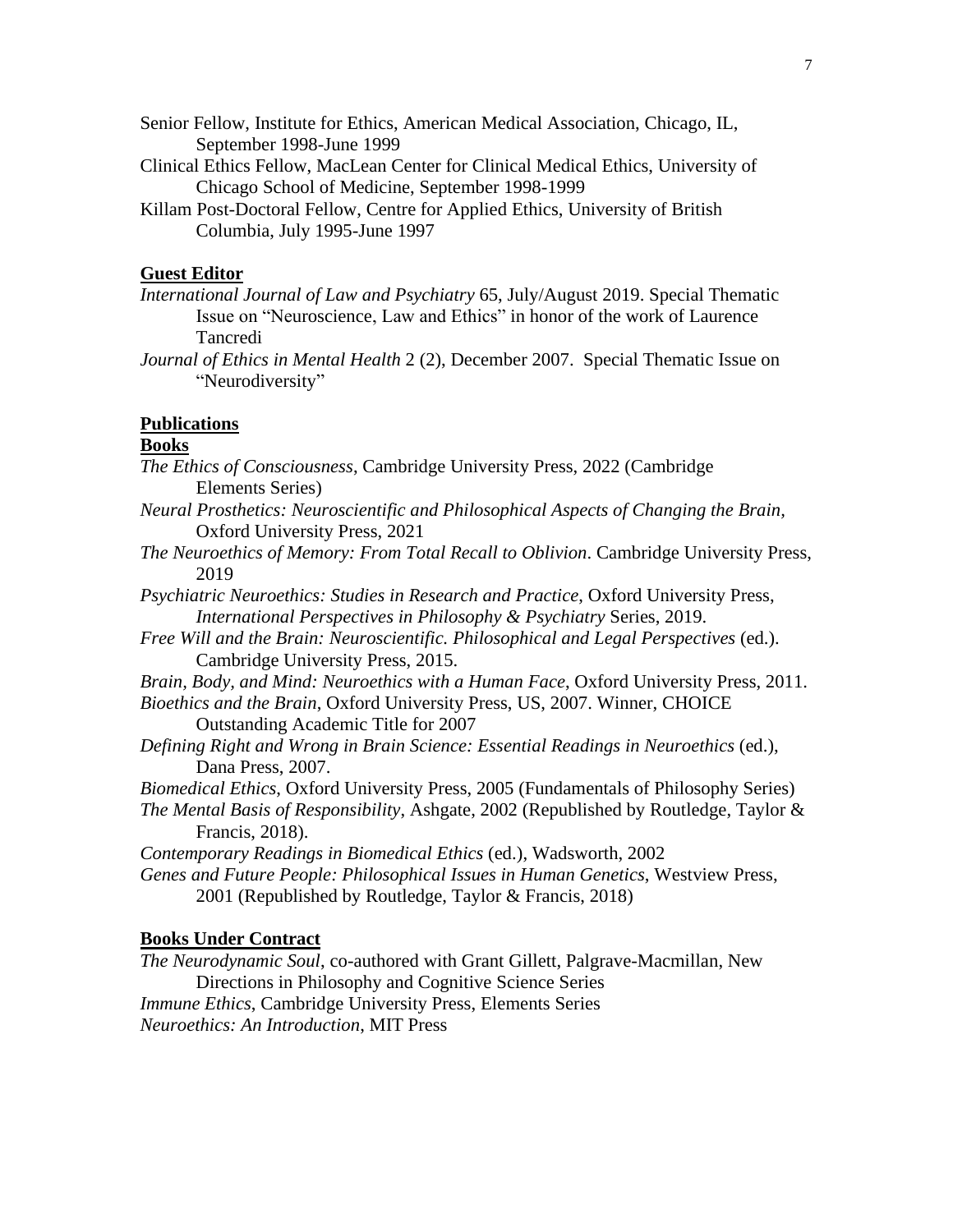## **Articles and Chapters**

- 2022. **W. Glannon,** "Ethical and Social Aspects of Neural Prosthetics," *Progress in Biomedical Engineering* 4: 012004. Doi: 10.1088/2516-1091/ac23e6.
- 2022. **Glannon,** "Biomarkers in Psychiatric Disorders," *Cambridge Quarterly of Healthcare Ethics* 31: ??
- 2022. **W. Glannon,** "Ethical, Legal and Social Implications of Neuroscience Research," in A. Zima and D. Weisstub, eds., *Medical Research Ethics: Challenges in the 21st Century*. Berlin: Springer
- 2022. R. Steiner and **W. Glannon,** "Teaching and Testing the Knowledge and Thinking of Living Organ Donors. In R. Gruessner and E. Benedetti, eds., *Living Donor Organ Transplantation*, second edition. San Diego: Elsevier Academic Press.
- 2021. **W. Glannon,** "Communicating with Brain-Computer Interfaces in Medical Decision-Making." In I. Opris, M. Lebedev, and M. Casanova, eds., *Modern Approaches to Augmentation of Brain Function*, Contemporary Clinical Neuroscience series. Berlin: Springer, 141-161
- 2021. **W. Glannon,** "Pathogens and Humans," *Hastings Bioethics Forum*, November 26. <https://www.thehastingscenter.org/humans-versus-pathogens/>
- 2021. **W. Glannon,** "What Every Prospective Living Kidney Donor Should Know," *Hastings Bioethics Forum,* August 3. [https://www.thehastingscenter.org/what](https://www.thehastingscenter.org/what-every-prospective-living-kidney-donor-should-know/)[every-prospective-living-kidney-donor-should-know/](https://www.thehastingscenter.org/what-every-prospective-living-kidney-donor-should-know/)
- 2020. G. Gillett and **W. Glannon,** "The Neurodynamics of Free Will, *Mind and Matter* 18: 159-173.
- 2020. **W. Glannon,** "Mind-Brain Dualism in Psychiatry: Ethical Implications," *Frontiers in Psychiatry* 11: 85. doi: 10.3389/fpsyt.2020.00085, 1-4. Reprinted in *Ethics in Psychiatry and Psychotherapy*, M. Trachsel, C. Geppert and R. Weintraub Brendel, eds. *Frontiers Research Topics*; Lausanne, CH, 2022, 8-11.
- 2020. **W. Glannon,** "Neural Prosthetics, Behavior Control and Criminal Responsibility." In N. Vincent, A McCay and T. Nadelhoffer, eds., *Neuroenhancement and the Law.* New York: Oxford University Press, 90-113.
- 2020. **W. Glannon,** "Clinical and Normative Aspects of Forgetting," *Journal of Applied Research in Memory and Cognition* 9: 48-51
- 2019. **W. Glannon,** "Neuroscience, Law and Ethics," *International Journal of Law and Psychiatry* 65 (July/August): 1-4
- 2018. **W. Glannon,** "Behavior Control, Meaning and Neuroscience," in G. Caruso and O. Flanagan, eds., *Neuroexistentialism: Meaning, Morals and Purpose in the Age of Neuroscience*. New York: Oxford University Press, 146-161
- 2018. **W. Glannon,** "Framing the Debates over Enhancement," in M. Bess and D.W. Pasulka, eds., *Transhumanism*. New York: Macmillan, 247-258
- 2018. **W. Glannon**, "The Long-Term Risk of Living Kidney Donation" *Cambridge Quarterly of Healthcare Ethics* 27: 29-35
- 2018. **W. Glannon,** "Moral Enhancement as a Collective Action Problem," *Royal Institute of Philosophy Supplement* 83. M. Hauskeller and L. Coyne, eds. Cambridge, UK: Cambridge University Press, 59-85.
- 2018. **W. Glannon**, "Brain Implants: Implications for Free Will." In K. Rommelfanger and L.S. Johnson, eds., *Routledge Handbook of Neuroethics*. New York: Routledge/Taylor & Francis, 319-334.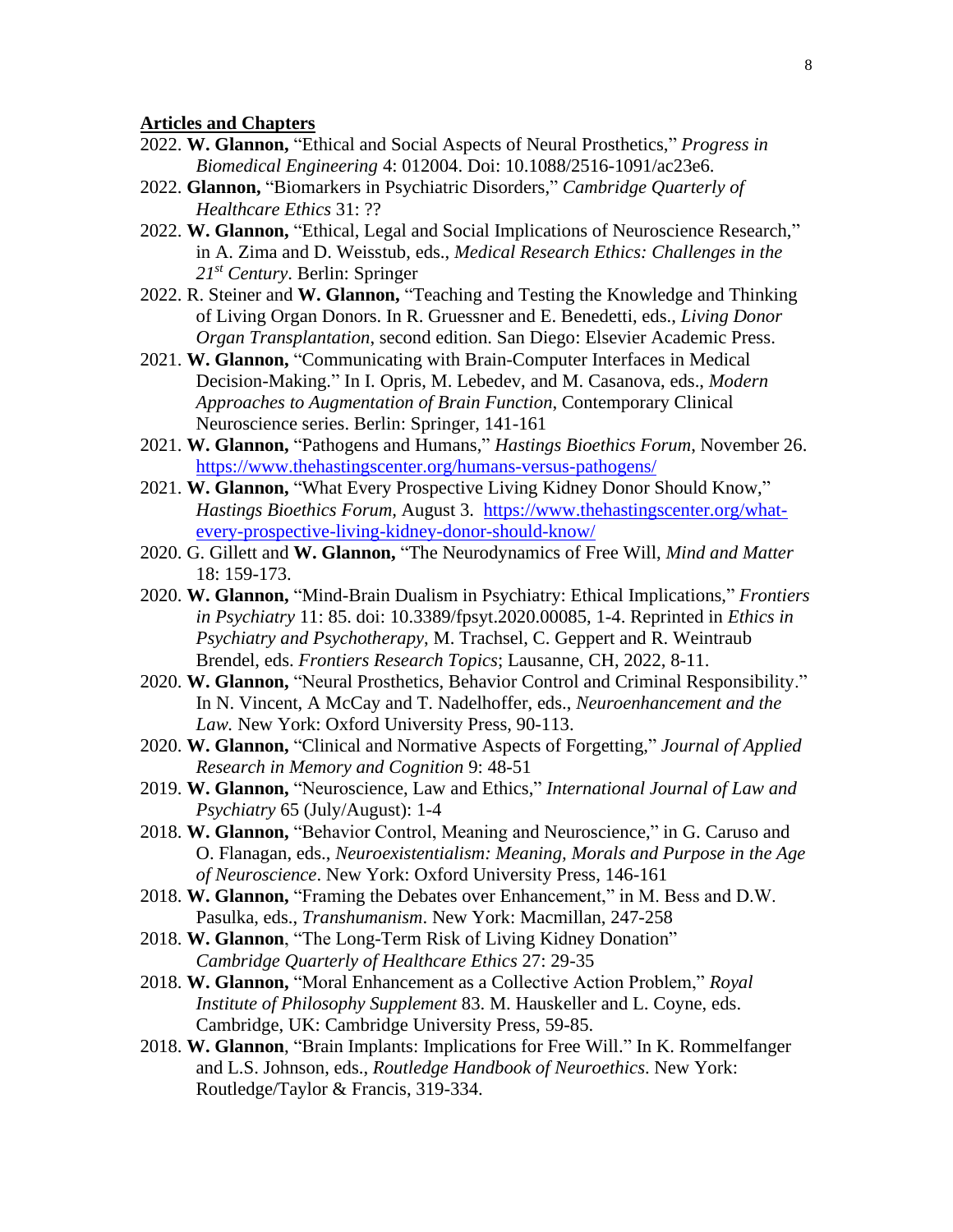- 2018. J. Roduit., T. Eichinger and **W. Glannon**. "Science Fiction and Human Enhancement: Radical Life Extension in the Movie '*In Time*,' *Medicine, Health Care and Philosophy* 21: 287-293.
- 2017. **W. Glannon**, "Brain Implants to Erase Memories," *Frontiers in Neuroscience* 11: 584.. doi: 10.3389/fnins.2017.00584, 1-4pp. Reprinted in M. Lebedev, I. Opris and M.-F. Casanova, eds., *Augmentation of Brain Function: Facts, Fiction and Controversy* ebook, Frontiers Journals Publishing, Lausanne, Switzerland.
- 2017. **W. Glannon,** "Some Questions about Brain-Based Mind-Reading in Forensic Psychiatry," *Journal of Law and the Biosciences* 4: 605-610
- 2017. **W. Glannon,** "The Evolution of Neuroethics, in E. Racine and John Aspler, eds., *Debates about Neuroethics*. London and Berlin: Springer, 19-44.
- 2017. **W. Glannon**, "Psychopathy and Responsibility: Empirical Data and Normative Judgments," *Philosophy, Psychiatry & Psychology* 24: 13-15
- 2017. **W. Glannon,** "Erasing Memories," *Neuroethics Blog Reader*, Emory University, 13-15.
- 2016. **W. Glannon**, "The Value and Disvalue of Consciousness," *Cambridge Quarterly of Healthcare Ethics* 25: 600-612.
- 2016. **W. Glannon,** "Commentary: Stabilizing Constructs Through Collaboration Across Different Research Fields as a Way to Foster the Integrative Approach to the Research Domain Criteria (RDoC) Project, *Frontiers in Human Neuroscience* July 16. 363. doi: 10.3381/fnhum.2016.00363
- 2016. **W. Glannon,** "Brain-Computer Interfaces in End-of-Life Decision-Making," *Brain-Computer Interfaces* 3: 133-139
- 2016. **W. Glannon, "**Ethical Issues in Neuroprosthetics," *Journal of Neural Engineering* 13, February 9, e021002, 1-22
- 2016. **W. Glannon** and C. Ineichen, "Philosophical Aspects of Closed-Loop Neuroscience, in A. El Hady, ed., *Closed-Loop Neuroscience*. San Diego: Elsevier/Academic Press, 259-270
- 2015. **W. Glannon**, "Research Domain Criteria: A Final Paradigm for Psychiatry?" *Frontiers in Human Neuroscience.* doi: 10.3389/fnhum.2015.00488, September 8, 1-4.
- 2015. **W. Glannon**, "Neuromodulation and the Mind-Brain Relation," *Frontiers in Integrative Neuroscience,* doi: 10.3389/fnint.2015.00022, March 14, 1-3
- 2015. **W. Glannon**, "Psychiatric Neuroethics II: Less Invasive and Non-Invasive Interventions," in O*xford Handbook of Psychiatric Ethics*, Volume 2, J. Sadler, K.W.M. Fulford and CW van Staden, eds., doi: 10.1093/oxfordhb/9780198732372.013.31, January 15, 1-18
- 2015. **W. Glannon**, Psychiatric Neuroethics I: Deep Brain Stimulation and Ablation," in *Oxford Handbook of Psychiatric Ethics*, Volume 2, Sadler, Fulford and Van Staden, eds. doi: 1093/oxfordhb/9780198732372.013.30, January 15, 1-13.
- 2015. **W. Glannon**, "Neuroethics: Cognitive Enhancement," in S. Goldberg, ed., *Oxford Philosophy Handbooks Online*, doi: 10.1093/oxfordhb/9780199935314.013.43, January 10, 1-13.
- 2015. **W. Glannon**, "Free Will in Light of Neuroscience," in Glannon, ed., *Free Will and the Brain: Neuroscientific, Philosophical and Legal Perspectives,* 3-24.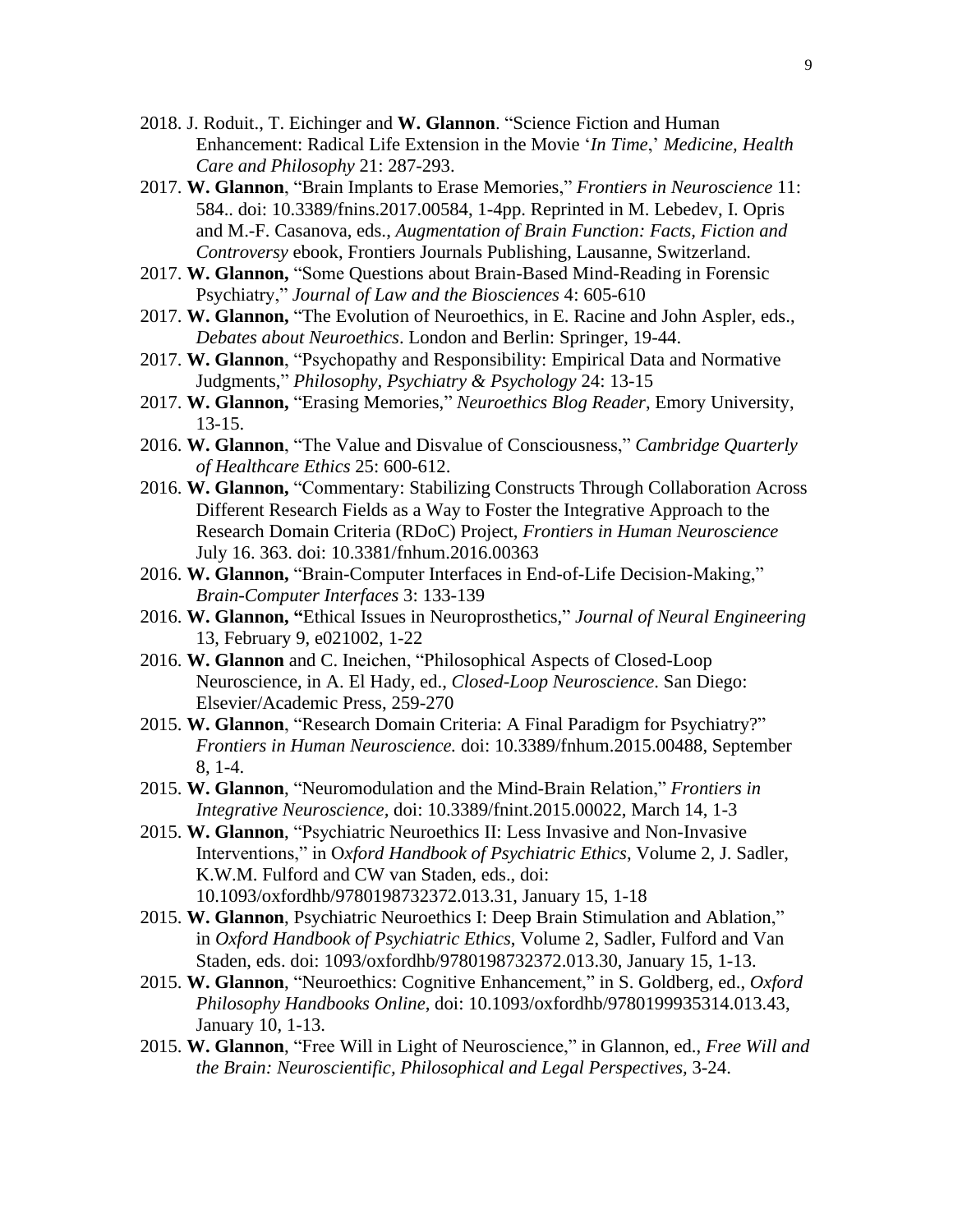- 2015. **W. Glannon**, "Neuroethics." In *Encyclopedia of Global Bioethics*, H. Ten Have, ed. Dordrecht: Springer, 1999-2010
- 2014. **W. Glannon**. "Reflections on Neuroenhancement," in N. Levy and J. Clausen, eds., *Springer Handbook of Neuroethics*, 1251-1265.
- 2014. **W. Glannon**, "Anesthesia, Amnesia, and Harm," *Journal of Medical Ethics* 40: 651-657
- 2014. **W. Glannon**, "Intraoperative Awareness: Consciousness, Memory and Law." *Journal of Medical Ethics* 40: 663-664
- 2014. C. Ineichen, **W. Glannon**, Y. Temel, C. Baumann and O. Surucu. "A Critical Reflection on the Technological Development of deep brain stimulation (DBS)." *Frontiers in Human Neuroscience* doi: 10.3389/fnhum.2014.00730. September 17, 1-7
- 2014. **W. Glannon**, "The Limitations and Potential of Neuroimaging in the Criminal Law," *Journal of Ethics* 18: 153-170
- 2014. **W. Glannon**, "Taylor on Postmortem Organ Procurement," *Journal of Medical Ethics* 40: 637-638.
- 2014. E. Bell, E. Racine, **W. Glannon**, et al. "Beyond Consent in Research: Revisiting Vulnerability in Deep-Brain Stimulation for Psychiatric Disorders," *Cambridge Quarterly of Healthcare Ethics* 23: 361-368
- 2014. **W. Glannon**, "Ethical Issues with Brain-Computer Interfaces," *Frontiers in Systems Neuroscience,* doi: 10.3389/fnsys.2014.00136, July 25, 1-3.
- 2014. **W.Glannon**, "Philosophical Reflections on Therapeutic Brain Stimulation," *Frontiers in Computational Neuroscience*, doi: 10.3389.frcom.2014.00054, May 15, 1-3.
- 2014. **W.Glannon,** "Prostheses for the Will," *Frontiers in Systems Neuroscience,* doi: 10.3389/fnsys.2014.00079, May 5, 1-3.
- 2014. **W. Glannon**, "Intervening in the Psychopath's Brain," *Theoretical Medicine and Bioethics* 35: 43-57
- 2014. **W. Glannon,** "Neuromodulation, Agency, and Autonomy," *Brain Topography* 27: 46-54
- 2013. N. Lipsman and **W. Glannon.** "Brain, Mind, and Machine: What Are the Implications of Deep Brain Stimulation for Perceptions of Personal Identity, Agency and Free Will? *Bioethics* 27: 465-470
- 2013. **W. Glannon**. "Prognosis Matters, not Diagnosis." *American Journal of Bioethics—Neuroscience* 4 (4): 31-32
- 2013. **W. Glannon.** "The Moral Insignificance of Death in Organ Donation," *Cambridge Quarterly of Healthcare Ethics* 22: 192-202
- 2013. **W. Glannon**, "Burdens of ANH Outweigh Benefits in the Minimally Conscious State," *Journal of Medical Ethics* 39: 551-552
- 2013. **W. Glannon**, "Brain Injury and Survival,' in J, Taylor, ed. *The Metaphysics and Ethics of Death* (New York: Oxford University Press), 245-266
- 2013. **W. Glannon**, "Psychopharmacology and Functional Neurosurgery: Manipulating Memory, Thought, and Mood," in R. Sandler, ed., *Ethics and Emerging Technologies* New York: Palgrave-Macmillan, 164-176
- 2012. **W. Glannon**, "Obsessions, Compulsions, and Free Will," *Philosophy, Psychiatry & Psychology* 19: 333-337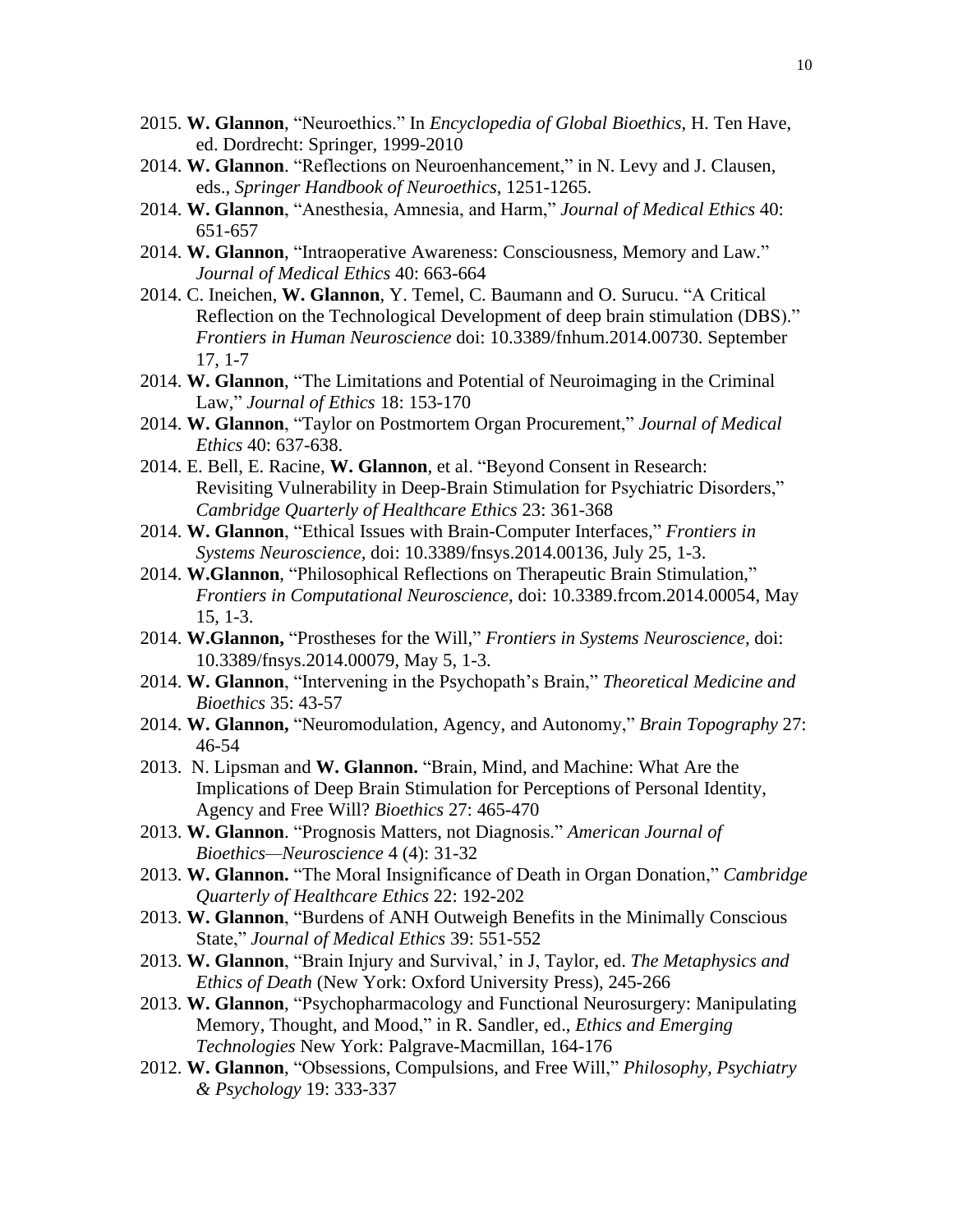- 2012. **W. Glannon.** "Neuropsychological Aspects of Enhancing the Will," *The Monist* 95: 378-398.
- 2012. L. Ross, **W. Glannon**, L. Gottlieb, and R. Thistlethwaite, "Different Standards Are Not Double Standards: All Elective Surgical Patients Are Not Alike," *Journal of Clinical Ethics* 23 (2): 119-129.
- 2012. **W. Glannon**, "Neuroethics/Brain Imaging" *Encyclopedia of Applied Ethics*, 2<sup>nd</sup> edition, volume 3, R. Chadwick, ed. (San Diego: Academic Press), 216-224.
- 2011. **W. Glannon.** "Diminishing and Enhancing Free Will," *American Journal of Bioethics Neuroscience* 2 (3): 15-26.
- 2011. **W. Glannon,** "Donation, Death, and Harm," *American Journal of Bioethics* 11 (8): 48-49.
- 2011. **W. Glannon**, "Is it Unethical for Doctors to Encourage Healthy Adults to Donate a Kidney to a Stranger? Yes." *British Medical Journal* 343: 1040-1041.
- 2011. **W. Glannon**, "Neuroscience's Threat to Free Will," in H. Samuelson and K. Mossman, eds., *Building Better Humans? Refocusing the Debate on Transhumanism*. Frankfurt, Germany: Peter Lang, 335-353.
- 2011. **W. Glannon**, "Brain, Behavior, and Knowledge," *Neuroethics* 4(3): 191-194.
- 2010. **W. Glannon**, "Neuroscience and Norms," *AJOB Neuroscience* 1 (4): 31-32.
- 2010. **W. Glannon**, "The Neuroethics of Memory," in S. Nalbantian, P. Matthews, and J. L. McClelland, eds., *The Memory Process: Neuroscientific and Humanistic Perspectives* (Cambridge, MA: MIT Press), 233-251.
- 2010. **W. Glannon,** "Consent to Deep-Brain Stimulation for Neuropsychiatric Disorders," *Journal of Clinical Ethics* 21: 105-112.
- 2010. **W. Glannon**, "Afterword" to J. Giordano and B. Gordijn, eds., *Scientific, and Philosophical Perspectives in Neuroethics*, Cambridge University Press, 370-374.
- 2010. **W. Glannon**, "What Neuroscience Can (and Cannot) Tell Us about Criminal Responsibility," in M. Freeman, ed., *Current Legal Issues*, volume 13, "Law and Neuroscience" (Oxford: Oxford University Press), 13-28.
- 2009. **W. Glannon**, "Neuroscience, Free Will, and Responsibility," *Journal of Ethics in Mental Health* 4 (2) (2009): e1-6.
- 2009. P. Couillard, K. Brownell, and **W. Glannon**, "Educating Future Neuroscience Clinicians in Neuroethics: A Report of One Program's Work-in-Progress," *Journal of Ethics in Mental Health* 4 (2): e1-4.
- 2009. **W. Glannon, "**Free Riding and Organ Donation," *Journal of Medical Ethics* 35: 590-591. Reprinted in J. Fisher, J. Russell, A. Browne and L. Burkholder, eds., *Biomedical Ethics: A Canadian Focus*, second edition, 2012, 431-434.
- 2009. **W. Glannon**, "Our Brains Are Not Us," *Bioethics* 23 (6): 321-329
- 2009. **W. Glannon**, "Stimulating Brains, Altering Minds," *Journal of Medical Ethics* 35: 289-29
- 2009. **W. Glannon, "**Responsibility and Priority in Liver Transplantation," *Cambridge Quarterly of Healthcare Ethics* 18: 23-35. Reprinted in J. Pierce and G. Randels, eds., *Contemporary Bioethics: a Reader with Cases* (New York: Oxford University Press, 2010) and in F. Baylis et al., eds., *Health Care Ethics in Canada*, Third Edition (Toronto: Nelson, 2012), 122-129.
- 2008. **W. Glannon**, "The Blessing and Burden of Biological Psychiatry," *Journal of Ethics in Mental Health* 3 (2): e5-7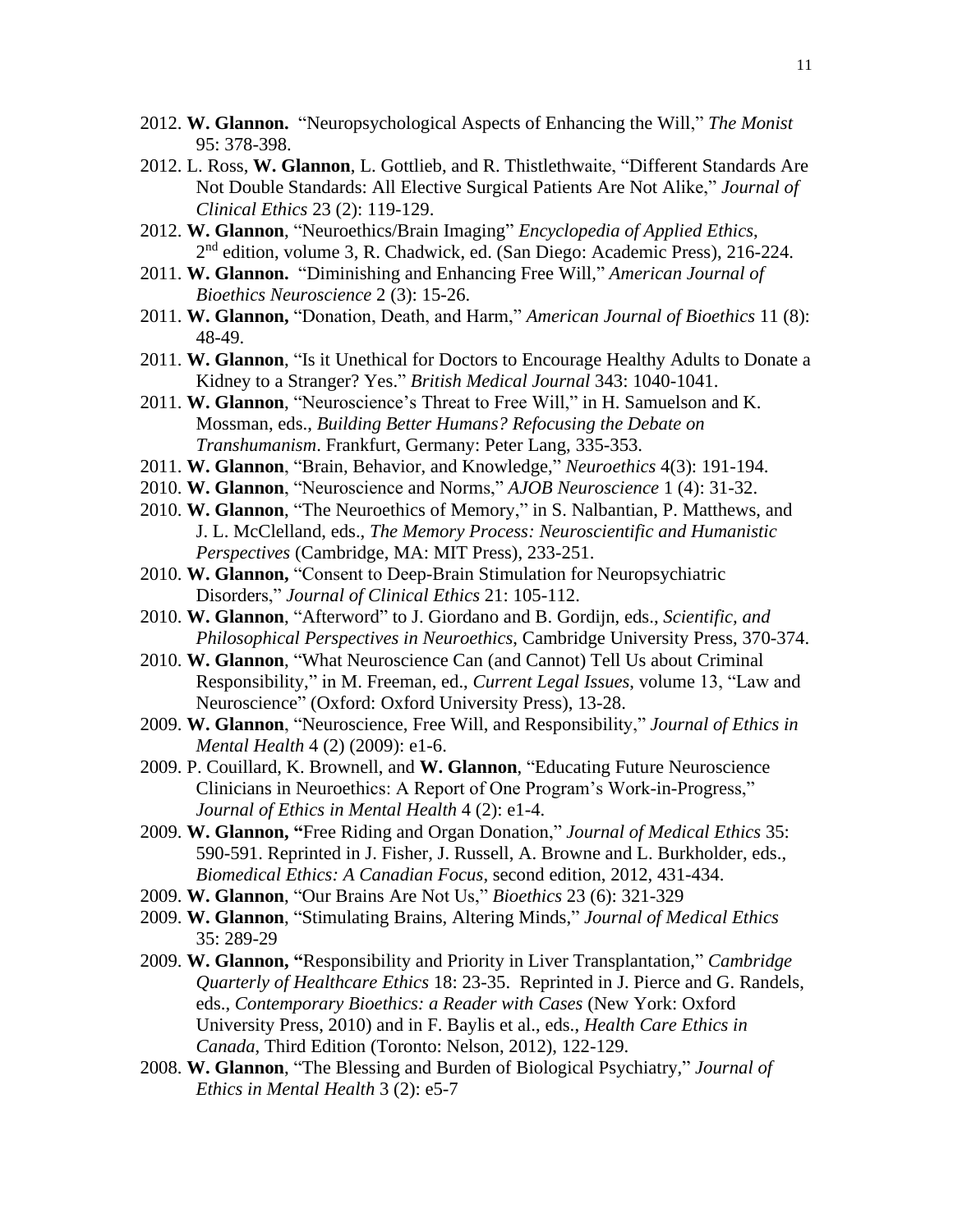- 2008. **W. Glannon**, "Neurostimulation and the Minimally Conscious State," *Bioethics* 22: 337-345
- 2008. **W. Glannon,** "Moral Responsibility and the Psychopath," *Neuroethics* 1, 3: 158- 166.
- 2008. **W. Glannon**, "Psychopharmacological Enhancement," *Neuroethics* 1,1: 45-54. Reprinted in S. Hong and D. Jang, eds., *Man in the Brain and Brain in Society: Introduction to Neuroethics*. Seoul, South Korea: Bada Publishing, forthcoming.
- 2008. **W. Glannon,** "Underestimating the Risk in Living Kidney Donation," *Journal of Medical Ethics* 34: 127-128.
- 2008. **W Glannon,** "The Case against Conscription of Cadaveric Organs for Transplantation," *Cambridge Quarterly of Healthcare Ethics* 17: 330-336.
- 2008. **W. Glannon,** "Decelerating and Arresting Human Aging," in B. Gordijn and Ruth Chadwick, eds., *Medical Enhancement and Posthumanity* (Berlin & London: Springer, 188-203
- 2008. **W. Glannon,** "Deep-Brain Stimulation for Depression," *HEC Forum* 20 (4): 325-335
- 2008. **W. Glannon,** "Organ Donation," Royal College of Physicians and Surgeons of Canada Bioethics Education Project <http://rcpsc.medical.org/bioethics/cases/index.php>
- 2007. **W. Glannon,** General and Section Introductions to *Defining Right and Wrong in Brain Science*, Glannon, ed., xiii-xviii, 3-5, 63-65, 95-98, 171-174, 233-236, 315- 318
- 2007. **W. Glannon,** "Neurodiversity," *Journal of Ethics in Mental Health* 2 (3): e6-11
- 2007. **W. Glannon**, Editorial Essay for Thematic Issue on "Neurodiversity," *Journal of Ethics in Mental Health* 2 (2): e5.
- 2007. **W. Glannon**, "Just Deserts?" *Hastings Center Report* 32 (3): 5.
- 2007. **W. Glannon,** "Persons, Metaphysics, and Ethics, *American Journal of Bioethics: Neuroscience* 7 (1): 68-69
- 2007. **W. Glannon.** "Constructive Memory and Memory Enhancement," *Hasting Center Bioethics Forum*, May 19, 1-3
- 2006. L. F. Ross and **W. Glannon,** "A Compounding of Errors: The Case of Bone Marrow Donation between Non-Intimate Siblings," *Journal of Clinical Ethics* 17: 220-226
- 2006. S. Shemie, A. Baker, **W. Glannon**, et al. "Donation after Cardiocirculatory Death in Canada," *Canadian Medical Association Journal* 175 (10): S1-S24
- 2006. **W. Glannon,** "Phase I Oncology Trials: Why the Therapeutic Misconception Will not Go Away," *Journal of Medical Ethics* 32: 252-255.
- 2006. **W. Glannon,** "Free Will and Moral Responsibility in the Age of Neuroscience," *Lahey Clinic Medical Ethics* 13 (2): 1-2.
- 2006. **W. Glannon,** "Neuroethics," *Bioethics* 20: 37-52. Reprinted in B. Steinbock, J. Arras, and A. J. London, eds. *Ethical Issues in Modern Medicine*, seventh edition (New York: McGraw-Hill, 2009), 856-869.
- 2006. **W. Glannon, "**Genetic Enhancement," in D. DeGrazia and T. Mappes, eds., *Biomedical Ethics*, Sixth Edition. New York: McGraw-Hill: 601-606. Reprinted in L. Vaughn, ed., *Doing Ethics: Moral Reasoning and Contemporary Issues*, Fourth Edition (New York: W.W Norton, 2015): 222-225 and in Vaughn,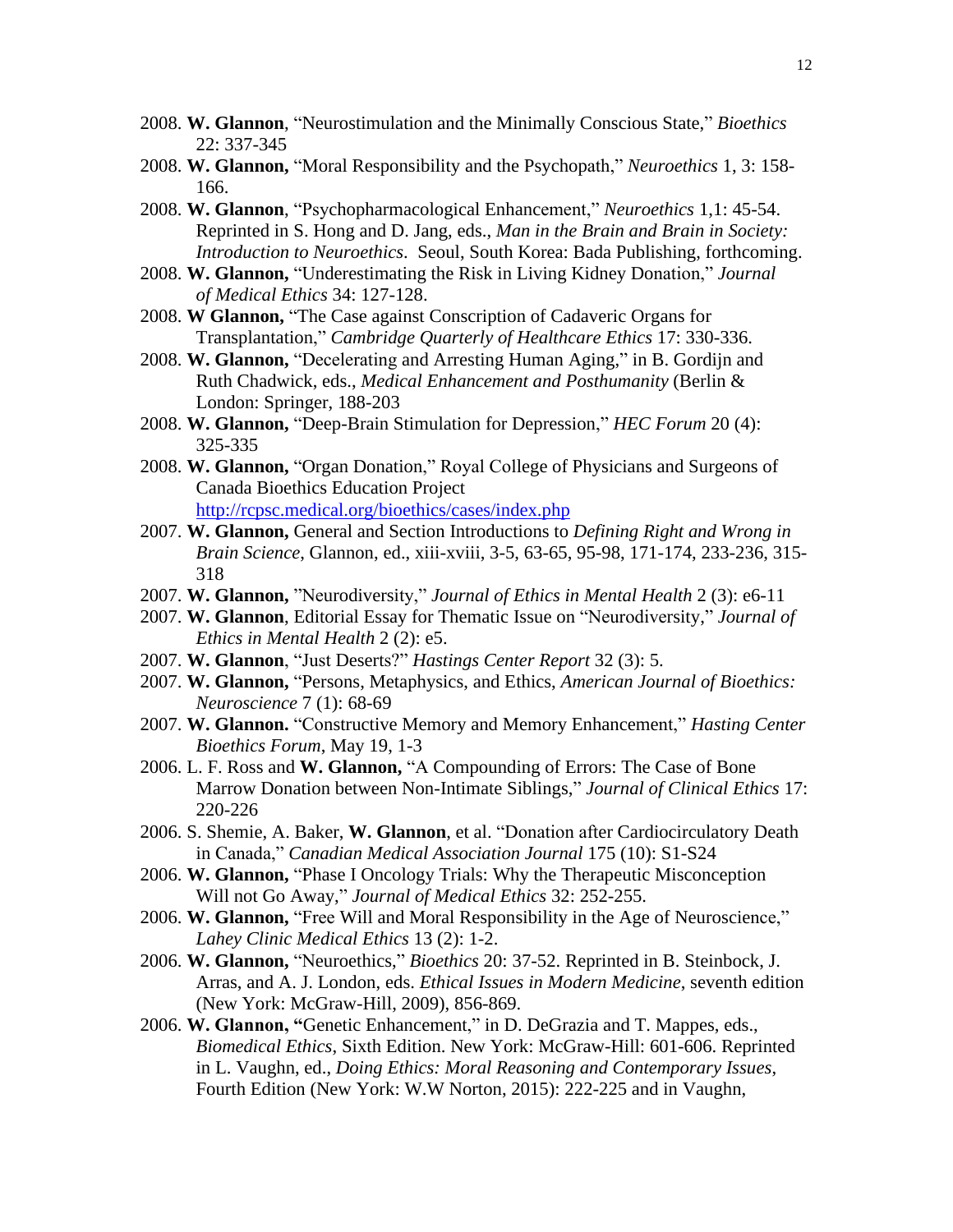*Bioethics: Principles, Issues and Cases,* Fourth Edition. New York: Oxford University Press, 2019, 776-779.

- 2006. **W. Glannon,** "Psychopharmacology and Memory," *Journal of Medical Ethics* 32: 164-168. Reprinted in Glannon ed., *Defining Right and Wrong in Brain Science: Essential Readings in Neuroethics*, 258-270
- 2006. **W. Glannon**, "Commentary on the Case of a Patient with Psychosis and Cirrhosis," *Journal of Ethics in Mental Health* 1(1): e8.
- 2005. **W. Glannon,** "Neurobiology, Neuroimaging, and Free Will," *Midwest Studies in Philosophy* 29: 68-82. Reprinted in Steinbock et al., *Ethical Issues in Modern Medicine*, 2009, 903-913.
- 2005. **W. Glannon**, "Medicine through the Novel: *Lying Awake*, *Journal of Medical Ethics: Medical Humanities* 31: 31-34
- 2005. **W. Glannon** and L. F. Ross, "Obligation and Risk-Benefit Assessment in Living Organ Donation: A Reply to Aaron Spital," *Cambridge Quarterly of Healthcare Ethics* 14: 191-198.
- 2005. **W. Glannon**, "Ethical Issues Surrounding Organ Donation after Cardiocirculatory Death," Canadian Council on Donation and Transplantation, Edmonton, AB, Canada: 18 pp. [http://www.ccdt.ca.](http://www.ccdt.ca/)
- 2004. **W. Glannon**, "Transcendence and Healing," *Journal of Medical Ethics: Medical Humanities* 30: 70-73.
- 2003. **W. Glannon,** "Endophenotypes," *Philosophy, Psychiatry & Psychology* 10: 277- 284
- 2003. **W. Glannon,** "Genetic Intervention and Personal Identity," in B. Almond and M. Parker, eds., *Ethical Issues in the New Genetics: Are Genes Us?* (Aldershot: Ashgate): 75-88.
- 2003. **W. Glannon,** "Do the Sick Have a Right to Cadaveric Organs?" *Journal of Medical Ethics* 29: 153-156
- 2003. L. F. Ross, **W. Glannon,** M. Josephson, and R. Thistlethwaite, "All Living Donors should not be Treated Equally," *Transplantation* 74: 1762-1763
- 2002. **W. Glannon, "**The Psychology and Physiology of Depression," *Philosophy, Psychiatry & Psychology* 9: 265-269.
- 2002. **W. Glannon,** "Depression as a Mind-Body Problem," *Philosophy, Psychiatry & Psychology* 9: 243-254
- 2002. L. F. Ross, **W. Glannon,** M. Josephson, R. Thistlethwaite, "Should All Living Donors Be Treated Equally?" *Transplantation* 74: 418-421.
- 2002. **W. Glannon** and L. F. Ross, "Do Genetic Relationships Create Moral Obligations in Organ Transplantation?" *Cambridge Quarterly of Healthcare Ethics* 11 (April): 153-159
- 2002. **W. Glannon** and L. F. Ross, "Are Doctors Altruistic?" *Journal of Medical Ethics* 28 (4): 68-69.
- 2002. **W. Glannon,** "Extending the Human Life Span," *Journal of Medicine and Philosophy* 27: 339-354
- 2002. **W. Glannon,** "Identity, Prudential Concern, and Extended Lives," *Bioethics* 16: 266-281
- 2002. **W. Glannon,** "Reply to Harris," *Bioethics* 16: 292-297.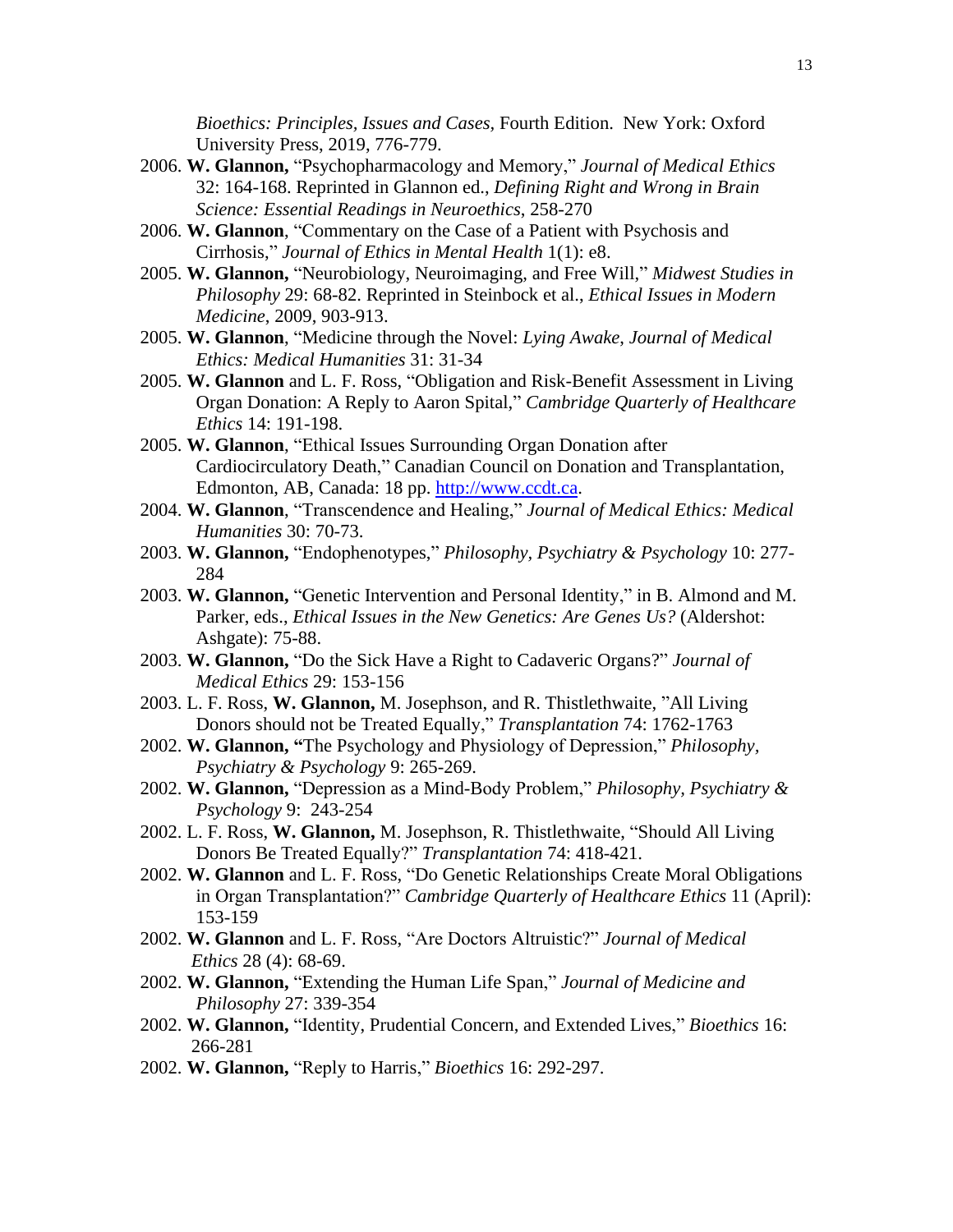- 2002. **W. Glannon**, "Neuroimaging and Determining Responsibility," *Cerebrum* 4 (December): 5-6.
- 2002. **W. Glannon**, "Comments on Free Will," in S. Marcus, ed. *Neuroethics: Mapping the Field*. Washington, DC: Dana Press, 26-27.
- 2002. **W. Glannon,** Section Introductions to *Contemporary Readings in Biomedical Ethics*, Glannon, ed., 34-36, 98-101, 165-167, 248-250, 324-326, 401-404.
- 2002. **W. Glannon**, "Introduction" to *Contemporary Readings in Biomedical Ethics*, Glannon, ed., 1-33.
- 2001. **W. Glannon,** "Rationing Health Care in the United States and Canada, in E.H. Loewy and R.S. Loewy, eds., *Changing Health Care Systems from Ethical, Economic, and Cross-Cultural Perspectives* (New York: Kluwer/Plenum Publishers): 143-150
- 2001. **W. Glannon,** "Persons, Lives, and Posthumous Harms," *Journal of Social Philosophy* 32: 127-142
- 2000. **W. Glannon,** "Tracing the Soul: Medical Decisions at the Margins of Life," *Christian Bioethics* 6: 48-68
- 1999. **W. Glannon,** "Responsibility and Control: Fischer and Ravizza's Theory of Moral Responsibility," *Law and Philosophy* 18: 187-213
- 1999. **W. Glannon,** "The Case for Libertarian Free Will," *Inquiry* 42: 285-303.
- 1999. **W. Glannon,** "Diamond and Daniels on Medical Rationing," *Economics and Philosophy* 15: 119-125
- 1998. **W. Glannon,** "Moral Responsibility and Personal Identity," *American Philosophical Quarterly* 35: 231-249.
- 1998. **W. Glannon,** "The Ethics of Human Cloning," *Public Affairs Quarterly* 12: 287- 305. Reprinted in M.R. Ruse and A. Sheppard, eds., *Cloning: Responsible Science or Technomadness?* (Amherst, NY: Prometheus Press, 2001): 153-171
- 1998. **W. Glannon,** "Genes, Embryos, and Future People," *Bioethics* 12: 187-211 Reprinted in *The Bioethics Reader*, R. Chadwick et al., eds. (Oxford: Blackwell, 2007), 408-433.
- 1998. **W. Glannon,** "Responsibility, Alcoholism, and Liver Transplantation," *Journal of Medicine and Philosophy* 23: 31-49. Reprinted in J. Pierce and G. Randels, *Contemporary Bioethics: A Reader with Cases* (New York: Oxford University Press, 2009),
- 1997. **W. Glannon,** "Sensitivity and Responsibility for Consequences," *Philosophical Studies* 87: 223-233
- 1997. **W. Glannon,** "Critical Notice of F.M. Kamm, *Morality, Mortality, Volume I: Death and Whom to Save from It*, *Canadian Journal of Philosophy* 27: 407-421.
- 1997. **W. Glannon,** "Psychopathy and Responsibility," *Journal of Applied Philosophy* 14: 263-275.
- 1997. **W. Glannon,** "Semicompatibilism and Anomalous Monism," *Philosophical Papers* 26: 211-231
- 1996. **W. Glannon,** "The Morality of Selective Termination," *Biomedical Ethics Reviews, Volume 13: Reproduction, Technology, and Rights*, J.M. Humber and R.F. Almeder, eds. (Totowa, NJ: Humana Press): 93-109.
- 1995. **W. Glannon,** "Equality, Priority, and Numbers," *Social Theory and Practice* 21: 427-455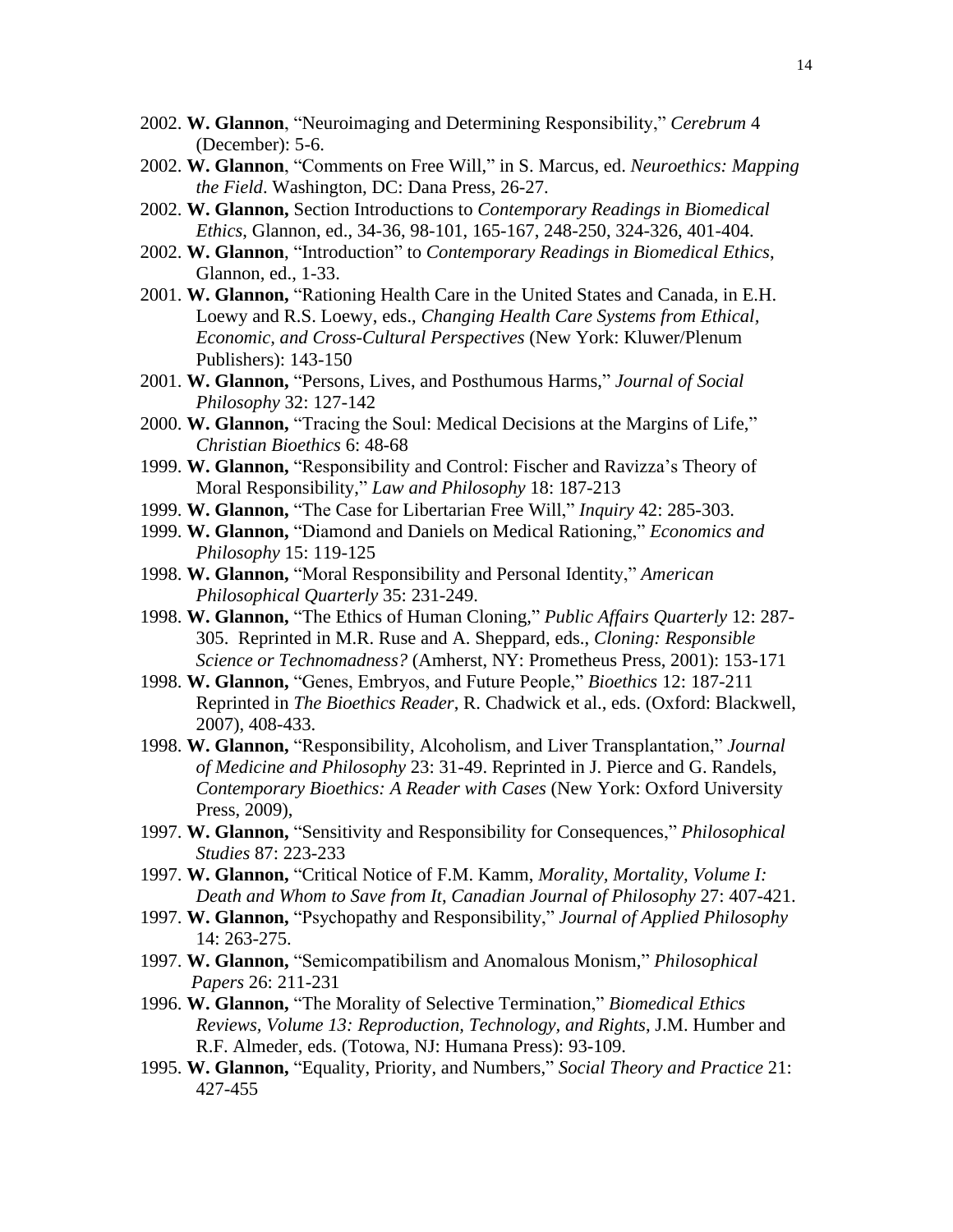- 1995. **W. Glannon,** "Responsibility and the Principle of Possible Action," *Journal of Philosophy* 92: 261-274
- 1994. **W. Glannon,** "Omnipotence and the Transfer of Power," *International Journal for Philosophy of Religion* 36: 81-103.
- 1994. **W. Glannon,** "Temporal Asymmetry, Life, and Death," *American Philosophical Quarterly* 31: 235-244
- 1994. **W. Glannon,** "On the Revised Principle of Alternate Possibilities," *Southern Journal of Philosophy* 32: 49-60.
- 1993. **W. Glannon,** "Epicureanism and Death," *The Monist* 76: 222-234
- 1988. **W. Glannon,** "Virtue and Luck in Aristotle's Ethics," *Proceedings of the Sixteenth Philosophy Colloquium, University of Dayton, University of Dayton Review* 19: 23-33. Reprinted as "Accion y fortuna en la etica de Aristoteles," Universidad Nacional de Cordoba (Argentina), *CIEF*, Volume 3 (1989): 1293-1317.
- 1988. **W. Glannon,** "The Author's Paradox," *British Journal of Aesthetics* 28: 239-247.
- 1988. **W. Glannon,** "Unamuno y la metafisica de la ficcion, " in A. Loureiro, ed., *Estelas, laberintos, nuevas sendas* (Barcelona: Anthropos), 95-108.
- 1987. **W. Glannon,** "Unamuno's *San Manuel Bueno, martir*: Ethics through Fiction," *Modern Language Notes* 102: 316-333. Reprinted in *Short Story Criticism*, Volume 69 (New York: Gale/Thomson Publishing, 2003), and *Twentieth Century Literary Criticism*, Volume 148 (New York: Thomson/Gale Publishing, 2004)
- 1987. **W. Glannon,** "Wittgenstein's Epistemological Naturalism," in G. Schurz and P. Weingartner, eds., *Proceedings of the 11th International Wittgenstein Symposium,* (Vienna: Holder-Pichler-Tempsky), 140-143
- 1987. **W. Glannon,** "Why There is no Fact of the Matter about Meaning in Fiction," in D. Marshall, ed., *Literature as Philosophy/Philosophy as Literature* (Iowa City: University of Iowa Press), 94-105.
- 1986. **W. Glannon,** "Wittgenstein's Place in the Skeptical Tradition," in W. Leinfellner and P. Weingartner, eds., *Proceedings of the 10th International Wittgenstein Symposium* (Vienna: Holder-Pichler-Tempsky), 550-553.
- 1986. **W. Glannon,** "What Literary Theory Misses in Wittgenstein," *Philosophy and Literature* 10: 263-272
- 1985. **W. Glannon,** "Charity and Distributive Justice: *Misericordia* Reexamined," *Modern Language Notes* 100: 247-264.
- 1985. **W. Glannon,** "The Psychology of Knowledge in *El licenciado vidriera*," *Revista hispanica moderna* 20 (1): 86-96.

### **Publications: Reviews**

- 2020. Francoise Baylis, *Altered Inheritance: CRISPR and the Ethics of Human Genome Editing, Bioethics* 34:
- 2016. Joseph Fins, *Rights Come to Mind: Brain Injury, Ethics, and the Struggle for Consciousness*, *American Journal of Bioethics* 16 (6) 6-7.
- 2014. James Stacey Taylor, *Death, Posthumous Harm, and Bioethics*, *Bioethics* 28: 155-156.
- 2012. T.M Wilkinson, *Ethics and the Acquisition of Organs*, *Journal of Value Inquiry* 46: 379-382.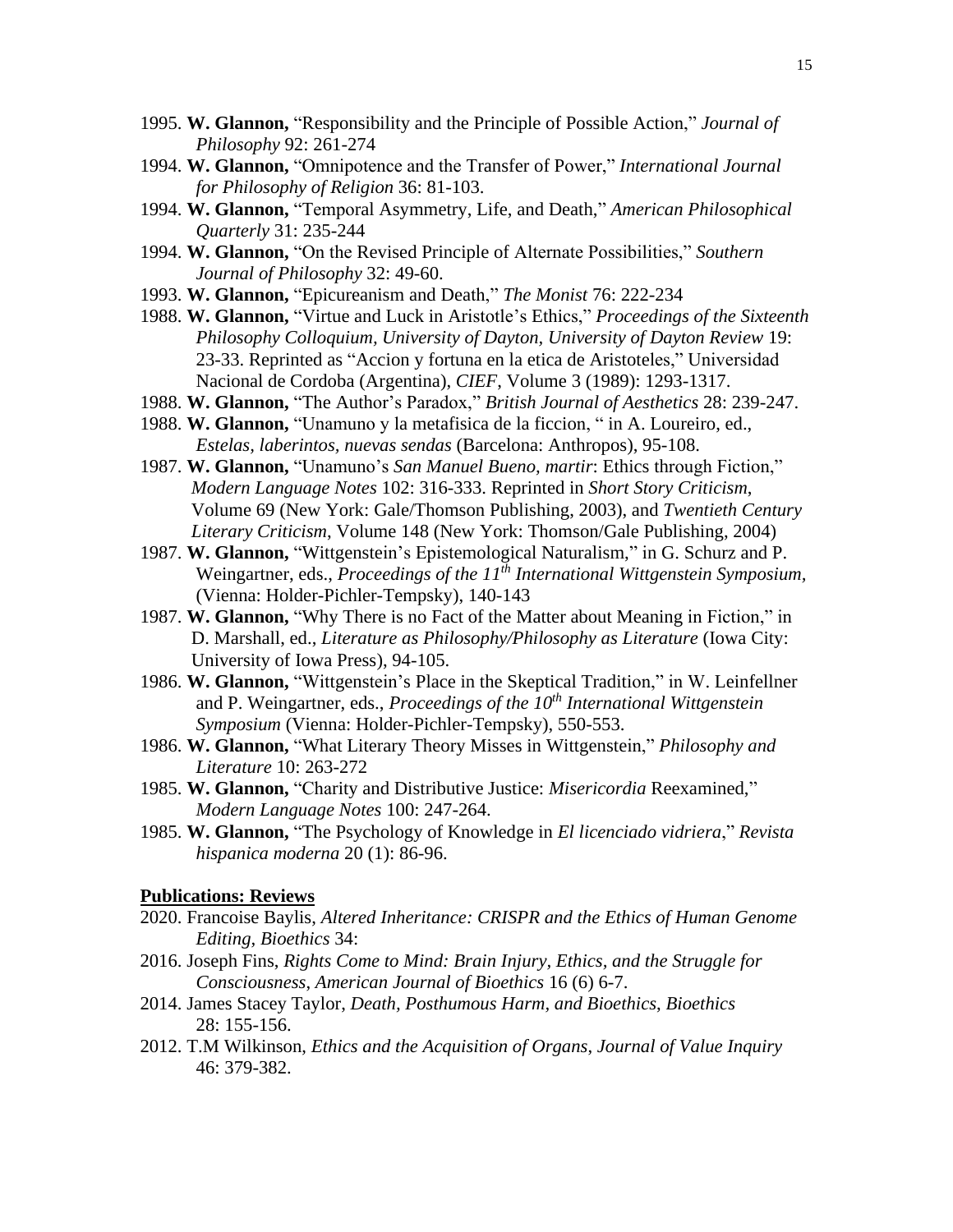- 2012. Sean Spence, *The Actor's Brain: Exploring the Cognitive Neuroscience of Free Will, AJOB-Neuroscience* 3 (4): 93-95.
- 2011. Martha Farah (ed.), *Neuroethics: An Introduction with Readings*, *Neuroethics* 4 (3): 263-265.
- 2011. Steven Luper, *The Philosophy of Death*, *Analysis* 71 (3): 601-603.
- 2010. Ben Bradley, *Well-Being and Death*, *Journal of Value Inquiry* 44: 107- 111.
- 2008. R. Merkel et al., *Intervening in the Brain: Changing Psyche and Society Hastings Center Report* 38 (4): 46-47.
- 2008. John Harris, *Enhancing Evolution: The Case for Making Better People*, *Cambridge Quarterly of Healthcare Ethics* 17: 347-349
- 2007. Keith Wailoo et al., *A Death Retold: Jesica Santillan, the Bungled Transplant, and the Paradoxes of Medical Citizenship*, *Perspectives in Biology and Medicine* 50: 637-639
- 2003. Jack Li, *Can Death Be a Harm to the Person Who Dies?*, *Journal of Medical Ethics* 29: e3.
- 1999. Lawrie Reznek, *Evil or Ill? Justifying the Insanity Defense*, *Ethics* 105: 704.
- 1997. Stephen Post, *The Moral Challenge of Alzheimer Disease*, *Ethics* 103: 547.
- 1983. John Butt, *San Manuel Bueno, martir*, *Modern Language Notes* 98: 317- 320.
- 1979. Victoria Camps, *Pragmatica del lenguaje y filosofia analitica*, *Modern Language Notes* 94: 409-412.

## **Publications: Magazine, Newsletter and Blog Essays**

2021. "A World without Us," Journal of Medical Ethics Blog. December 6. <https://blogs.bmj.com/medical-ethics/2021/12/06/a-world-without-us/>

- 2016. "Communication in Severe Brain Injury," *Brainstorm International Neuroethics Forum*, 9 (2): 7-8.
- 2016. Review of Paco Roca, "*Wrinkles*: Fear of Alzheimer's and Aging (with Timothy Krahn, first author), *Impact Ethics*, Dalhousie University, January.
- 2016. "Erasing Memories," *Neuroethics Blog*, Emory University and American Journal of Bioethics Neuroscience, March.
- 2015. "Dead Enough," *Aeon Magazine*, October 1, 2,200 words. [http://aeon.co/magazone.philosophy/we-should-harvest-organs-from-patients](http://aeon.co/magazone.philosophy/we-should-harvest-organs-from-patients-before-death/)[before-death/](http://aeon.co/magazone.philosophy/we-should-harvest-organs-from-patients-before-death/)
- 2014. "The Free Will Fix," *Aeon Magazine*, July 27, 2,000 words. [http://www.aeon.co/magazine.philosophy/how-new-implants-can-restore-free](http://www.aeon.co/magazine.philosophy/how-new-implants-can-restore-free-will)[will](http://www.aeon.co/magazine.philosophy/how-new-implants-can-restore-free-will)
- 2014. "Neural Prosthetics, Behavior Control and Criminal Responsibility," *Neuroethics Blog*, Emory University and American Journal of Bioethics Neuroscience, November.
- 2013. "Organ Donation, Death and Harm, *Impact Ethics*, Dalhousie University, June.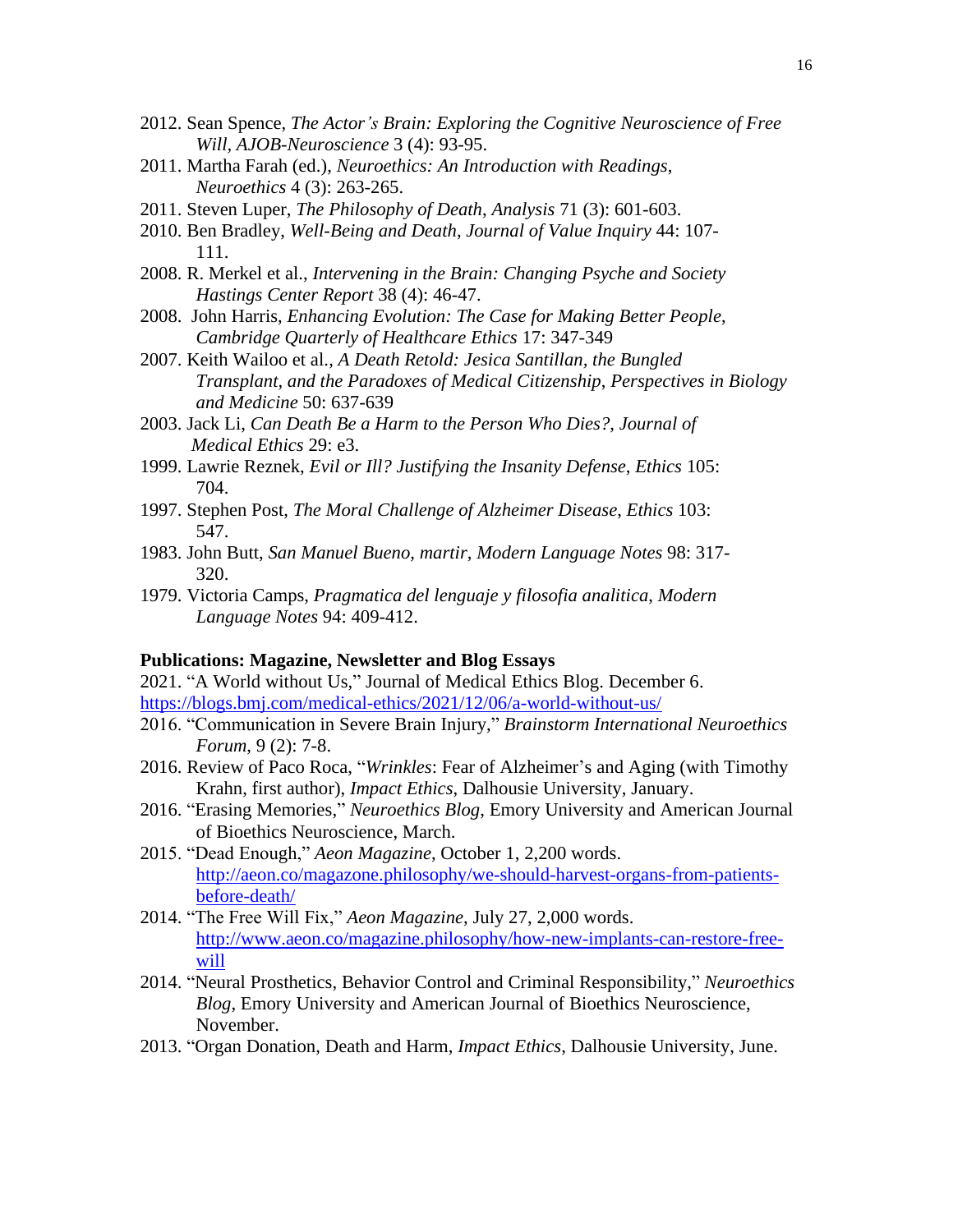## **Presentations**

- "Comments on "Mapping the Emerging Legal Landscape for Neuroprostheses," by T. Akmazoglu and J. Chandler. Conference on Neurotechnology, Criminal Law and Human Rights: Interdisciplinary Perspectives, University of Sydney Law School, December 13, 2021
- "The Value and Disvalue of Consciousness," Bioethics Lecture Series, University of Calgary, December 2, 2019.
- "Philosophical Implications of Memory," Philosophy Colloquium, University of Calgary, November 20, 2019.
- "Brain Implants to Erase Memories," Frontiers Spotlight Conference: "Augmenting Brain Function, Lausanne, Switzerland, September 20, 2018
- "Cognitive Enhancement," Russell and Robert Moody Lecture Series, "Birth, Life and Death of the Brain," Galveston, TX, February 7, 2018 (Some of the ideas in this presentation have been discussed by W. Winslade and H. Taylor in *How to Make the Most of Your Mind: Using Your Brain, Body and Environment to Improve the Quality of Your Life*, New York: Thompson and Treanor, 2020).

"Insight and Psychiatric Disorders," Institute for Medical Humanities, Galveston , TX, February 6, 2018

- "The Evolution of Neuroethics," Clinical Neurosciences Grand Rounds, Dr. Keith Brownell Lecture in Neurology, University of Calgary, May 26, 2017
- "Are We Underestimating the Risk in Living Kidney Donation?" 28<sup>th</sup> Annual Fellows Conference, MacLean Center for Clinical Medical Ethics, University of Chicago, November 11, 2016
- "Moral Enhancement as a Collective Action Problem," University of Exeter, UK, July 6, 2016
- "Ethical Issues in Neuroenhancement," Annual Seminar Series (Neuroethics), MacLean Center for Clinical Medical Ethics, University of Chicago, November 4, 2015
- "Manipulating Memory: Philosophical and Legal Issues," Department of Philosophy, Dalhousie University, September 4, 2015.
- "Moral Enhancement," Annual Conference of the Italian Neuroethics Society, Padua, Italy, May 16, 2015.
- "Cognitive Enhancement," Montreal Neuroethics Conference for Young Researchers, Institut de recherches cliniques de Montreal, April 17, 2015
- "Ethical Issues in Neural Transplantation," Transplant Ethics Forum, Vancouver General Hospital, November 21, 2014.
- "Probing and Modulating the Brain: Philosophical Reflections on Functional Neurosurgery," University of Zurich Hospital, November 12, 2014
- "The Legal Implications of Neural Prosthetics," Atlanta Neurolaw Conference, September 13, 2014.
- "Implications of Neuroscience for Moral and Legal Responsibility," Neuroethics Network Meeting, Paris, June 19, 2014.
- "Neuroskepticism," 69<sup>th</sup> Annual Meeting of the Ogden Surgical-Medical Society, Ogden, Utah, May 16, 2014.
- "The Moral Insignificance of Death in Organ Donation," University of Illinois, Chicago, College of Medicine Medical Ethics Lecture Series, March 5, 2014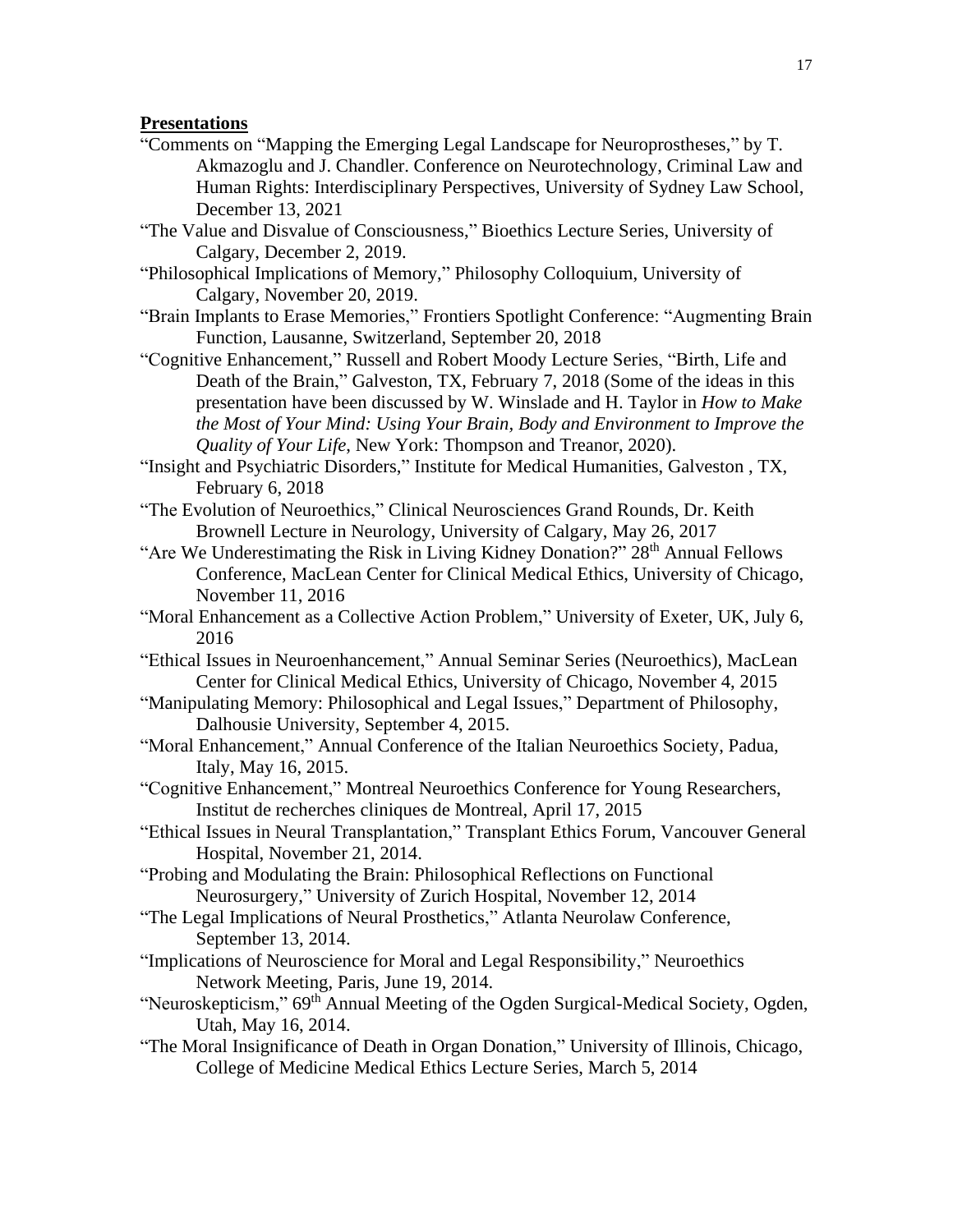"What Strokes Can Tell Us about Consciousness" Poster Presentation, second author with Michel Shamy, Canadian Stroke Conference, Montreal, October 17, 2013

- "Neuromodulation for Disorders of the Will," Department of Philosophy, University of Turku, Finland, April 29, 2013.
- "Manipulating Memory," Workshop on the Future of Neuroenhancement: Morality, Memory & Love, Institut fur Ethik, Geschichte und Theorie der Medizin, Muenster, Germany, April 21, 2013.

"Enhancing the Will," MinD-Symposium on Cognitive Enhancement and Brain Training, Muenster, Germany, April 19, 2013.

"The Neuroscience and Ethics of Manipulating Memory," Brocher Foundation, Hermance, Switzerland, April 9, 2013.

"Prostheses for the Will: Implications of Neuromodulation for Autonomy and Identity," Division of Medical Ethics, Weill Cornell Medical College, New York City March 21, 2013.

"Author Meets Critics: *Brain, Body and Mind: Neuroethics with a Human Face.*" with Craig Klugman and William Winslade, Annual Meeting of the Association for Professional and Practical Ethics, San Antonio, TX, March 2, 2013.

"The Ethical Significance of Consciousness," Apeiron Society for the Practice of Philosophy, Calgary, October 2, 2012.

"Neuromodulation, Agency, and Autonomy," Symposium "Changing the Brain, Changing Society: Clinical and Ethical Implications of Neuromodulation Techniques in Neurology and Psychiatry," University of Geneva Neuroscience Center and Brocher Foundation, Geneva, Switzerland, June 14, 2012

- "How Conscious Must the Will Be to Be Free?" Institute for Biomedical Ethics, University of Geneva, June 12, 2012.
- "Consciousness and Neuroethics: Brain, Body, Mind and Environment Interactions" Regina Apostolorum Pontifical University, Rome, May 2-4, 2012.
- "Neuroscience and Psychopathy," Montreal Neuroethics Network, Institut de recherches cliniques de Montreal, March 29, 2012.
- "Neuroscience and Criminal Responsibility," Health Law Ethics Seminar, Health Law and Policy Institute, University of Houston Law School, February 9, 2012.
- "Neuroscience, Free Will, and Moral Responsibility," Plan II Honors Program Public Lecture, University of Texas, Austin, TX, February 8, 2012.

"Consciousness, Mind, and Personhood," Bioethics Seminar, University of Texas, Austin, February 8, 2012.

- "Consciousness and the 'Location' of the Mind," Institute for Medical Humanities, University of Texas Medical Branch, Galveston, February 7, 2012.
- "Neuroscience and Criminal Responsibility," John P. McGovern Memorial Award Lecture in the Medical Humanities, Institute for the Medical Humanities, University of Texas Medical Branch, Galveston, TX, February 6, 2012.

"The Ethical Significance of Consciousness," Symposium on Chronic Disorders of Consciousness," Ludwig-Maximilians-Universitat, Munich, Germany October 26, 2011.

"Neuropsychiatric Aspects of Enhancing the Will," Neuroethics Conference: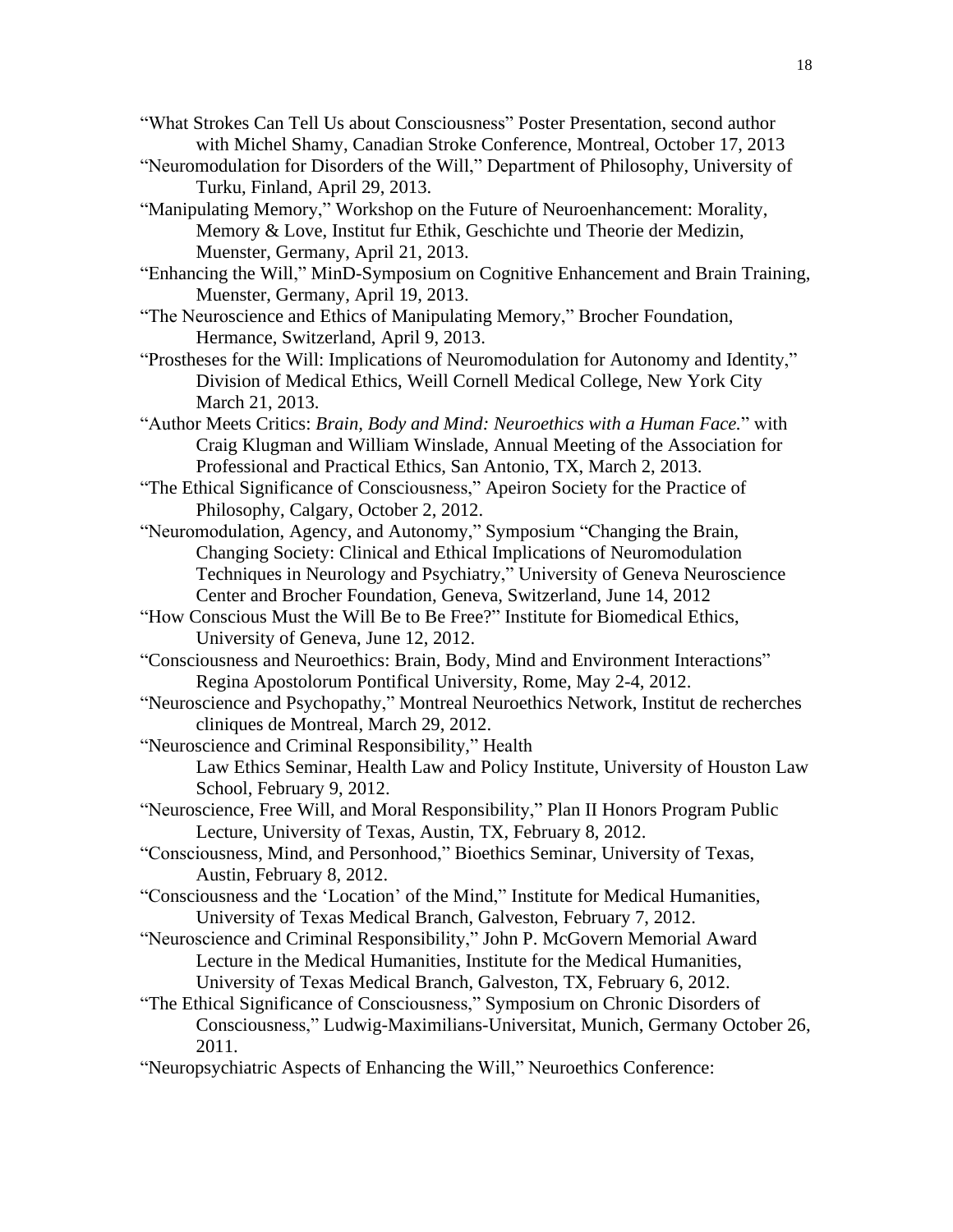Neuroenhancement, Johannes Gutenberg Universitat, Mainz, Germany, July 7, 2011.

- "Dialogue in Neuroscience: Challenges and Strategies," European Union Brains in Dialogue (BID) Final Conference, Brussels, July 6, 2011.
- "Promoting Communication and Education in Neuroscience," Brains in in Dialogue (BID) Workshop, Brussels, July 5, 2011.
- "Ethical Issues in Organ, Tissue and Cell Transplantation," Symposium Organized by the World Health Organization and Brocher Foundation, Hermance, Switzerland, May 15, 2011.
- "The Moral Insignificance of Death in Organ Donation," Fondation Brocher, Hermance, Switzerland, May 5, 2011.
- "Persons, Brains, and Mental Illness," W.F. Mitchell Bioethics Conference, Saskatoon City Hospital, November 19, 2010.
- "Consent to Psychiatric Neurosurgery," American Society for Bioethics and Humanities 12 th Annual Meeting, San Diego, CA, October 21, 2010.
- "Neurobiology, Decision-Making, and Criminal Responsibility," CIHR-sponsored workshop on the Neurobiology and Ethics of Decision-Making, Jackson's Point, Ontario, September 25, 2010.
- "Functional Neurosurgery and the Metaphysics of Mind," CIHR-sponsored workshop on Ethical and Philosophical Issues in Functional Neurosurgery, Jackson's Point, Ontario, September 23, 2010.
- "The Blessing and Burden of Biological Psychiatry," International Network for Philosophy and Psychiatry Annual Conference, Manchester, UK, June 29, 2010.
- "Consent to Deep-Brain Stimulation for Neurological and Psychiatric Disorders," Interdisciplinary Ethics Rounds, Faculty of Medicine, University of Calgary, April 14, 2010.
- "The Impact of Substance Abuse on the Transplant Candidacy Selection Process," Transplant Ethics Forum, Vancouver General Hospital, December 8, 2009.
- "Measuring Success in Deep-Brain Stimulation," Annual Meeting of the American Association of Neurological Surgeons, Las Vegas, December 5, 2009.
- "Neuroscience, Free Will, and Responsibility," Plenary Lecture for the International Conference: *Brain Matters: New Directions in Neuroethics*, Halifax, September 25, 2009.
- "Educating Future Neuroscience Clinicians in Neuroethics: A Report of One Program's Work-in-Progress (with Philippe Couillard and Keith Brownell), *Brain Matters* Conference, Halifax, September 25, 2009.
- "Neuroethics," Program of European Neuroscience Schools (PENS), Summer School on Metabolic Aspects of Chronic Brain Diseases, Reisensburg, Germany, July 9, 2009.
- "What Neuroscience Can (and Cannot) Tell Us about Criminal Responsibility," Law and Neuroscience Colloquium, University College London, July 6, 2009.
- "The Neuroethics of Memory," Mellon Lecture in Philosophy and Psychology, Bates College, Lewiston, Maine, USA, March 27, 2009.
- "Free Will and Moral Responsibility in the Light of Neuroscience," Mellon Lecture in Philosophy and Psychology, Bates College, March 26, 2009.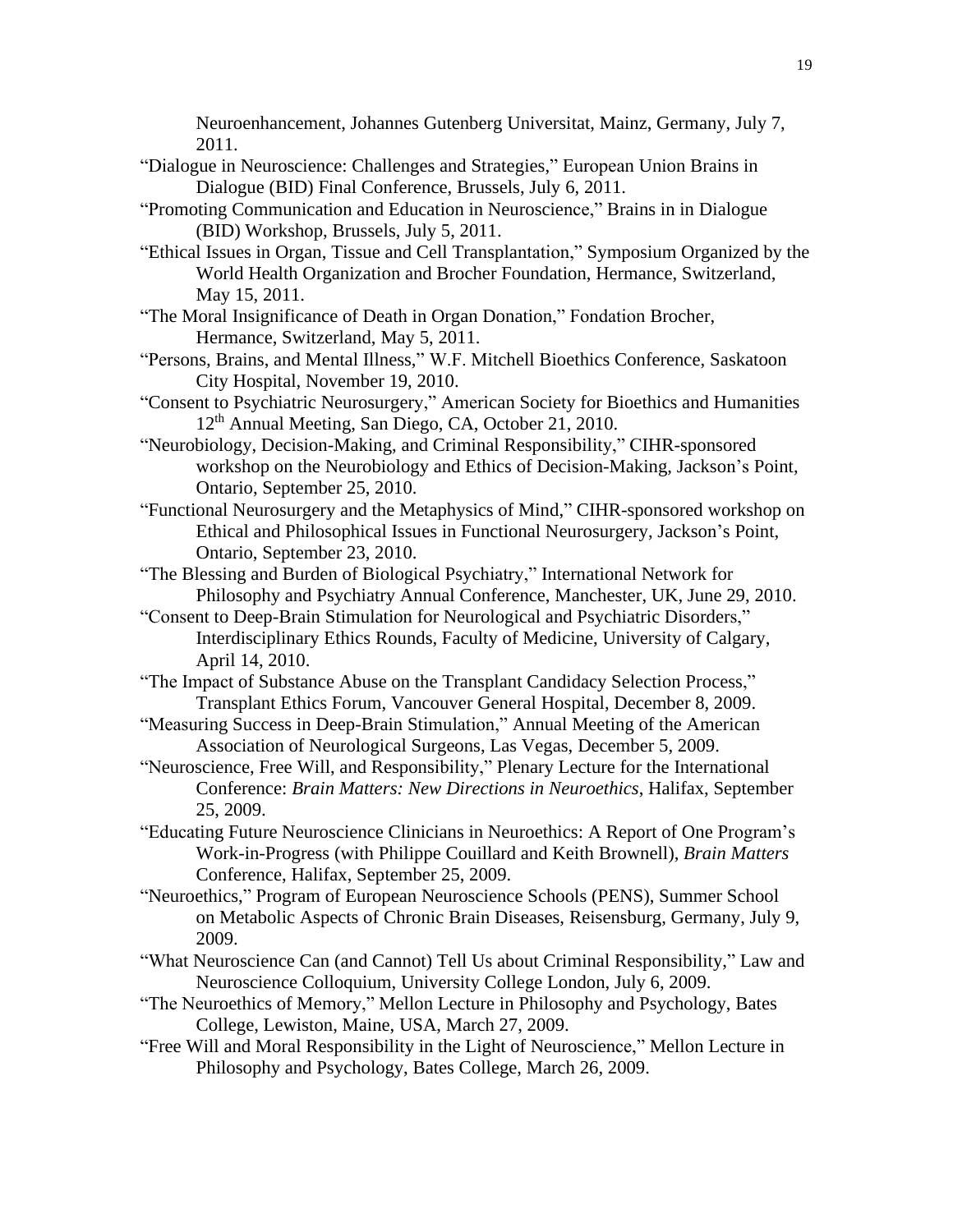- "Conscription of Cadaveric Organs for Transplantation without Consent," Transplant Ethics Forum, Vancouver General Hospital, December 3, 2008.
- "Neuroscience and Free Will," Center for the Study of Religion and Conflict, Arizona State University, Tempe, AZ, October 6, 2008.
- "Ethical Issues in Deep-Brain Stimulation," CIHR workshop on Deep-Brain Stimulation, Halifax, September 20, 2008.
- "Stimulating Brains, Altering Minds," International Bioethics Retreat, Paris, France, June 24, 2008
- "Our Brains Are Not Us," Disorders of Body and Mind Research Group, Heidelberg, Germany, June 2, 2008.
- "Neuroethics: The Promise and Pitfalls of Intervening in the Brain," Crosley Memorial Lecture, University of New England, Portland, ME, March 25, 2008.
- "Underestimating the Risk in Living Kidney Donation," Interdisciplinary Ethics Rounds, University of Calgary, March 9, 2008.
- "Moral Responsibility and the Psychopath," Eastern Division Meeting of the American Philosophical Association, Baltimore, MD, December 28, 2007.
- "Organ Donation," Transplant Ethics Forum, Vancouver General Hospital, December 8, 2007.
- "Keeping One's Cool: Some Ethical Questions about Psychopharmacological Enhancement" American Society for Bioethics and Humanities Annual Meeting, Washington, D.C., October 18, 2007.
- "Reading Brains and Minds: Ethical Issues in Neuroimaging," CIHR Workshop on Vision Health and Research, York University, Toronto, August 2, 2007.
- "The Neuroethics of Keeping One's Cool," Canadian Bioethics Society Annual Meeting, Toronto, June 1, 2007.
- "Brain Injury, Creativity, and Identity," CIHR Workshop on Identity and Altered Cognition, Toronto, May 30, 2007.
- "Psychopharmacological Enhancement," Pacific Division Meeting of the American Philosophical Association, San Francisco, April 5, 2007.
- "Neuroethics in the Clinic," Foothills Hospital Ethics Committee, Faculty of Medicine, University of Calgary, March 9, 2007.
- "Organ Donation after Cardiocirculatory Death: Ethical Issues," Community Health Sciences Seminar, Faculty of Medicine, University of Calgary, March 2, 2007.
- "Ethical Issues Surrounding Brain Function: Reflections on the Terri Schiavo Case," Clinical Neurosciences Grand Rounds, Faculty of Medicine, University of Calgary, October 6, 2006.
- "Exploring the Neurophilosophical Landscape," CIHR New Emerging Team Meeting, Halifax, September 15, 2006.
- "Ethical Issues in Donation after Cardiocirculatory Death," Medical Grand Rounds, University of Alberta Hospital, Edmonton, June 7, 2006.
- "Risking One's Life to Benefit Another? Questions about Living Organ Donation," Internal Medicine Grand Rounds, Faculty of Medicine, University of Calgary, February 27, 2006.
- "Donation after Cardiocirculatory Death: Ethical Issues," British Columbia Transplant Ethics Forum, Vancouver General Hospital, December 8, 2005.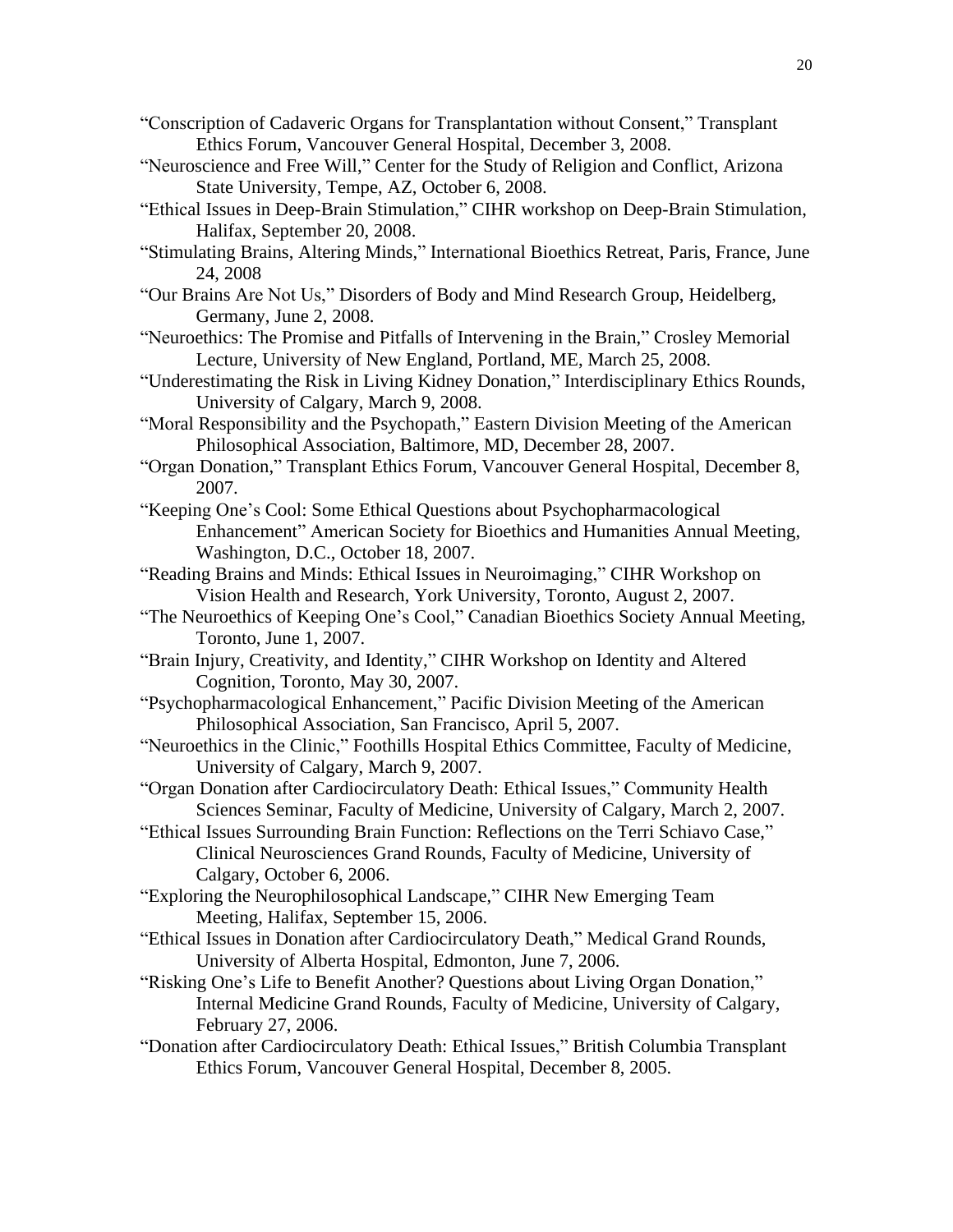"Setting Priorities in Allocating Organs for Transplantation," British Columbia Transplant Ethics Forum, Vancouver General Hospital, December 10, 2004

- "The Therapeutic Misconception in Phase I Oncology Trials," Canadian Bioethics Society Conference, Calgary, October 16, 2004
- "Medical Ethics from a Clinical Ethicist's Perspective," "Dermanities" Conference, University of British Columbia, June 22, 2004
- "Neuroethics," American Society for Bioethics and Humanities/Canadian Bioethics Society Conference, Montreal, QC, October 18, 2003.
- "Ethical Issues in Neonatology," Conference on Neonatology, Children's and Women's Health Centre of British Columbia, Vancouver, BC. May 5, 2003.
- "Ethical Issues in Pediatric Research," Children's and Women's Health Centre of British Columbia, January 29, 2003.
- "Determining Lives on the Basis of Genetics," Department of Philosophy, University of British Columbia, Vancouver, BC, January 29, 2002.
- "Life Extension if Light of Evolution," Canadian Bioethics Society Conference, Quebec City, October 21, 2000
- "Genetic Interventions for Medical Reasons," Society for Applied Philosophy Conference, Manchester UK, May 20, 2000.
- "The Art and Science of the Clinical Ethics Consult: Cases," Jewish General Hospital, Montreal, May 5, 2000
- "Extending the Human Lifespan," Bioethics Conference, University of Tennessee, Knoxville, April 15, 2000
- "Identity, Prudential Concern and Extended Lives," Department of Philosophy, McGill University, March 31, 2000
- "Allocating Health Resource in the United States and Canada," Conference on Health Care Systems, University of California, Davis, Medical School, Sacramento, January 15, 2000
- 'The Ethics of Human Cloning," *Canadian Bioethics Society* Annual Meeting, Edmonton, AB, October 31, 1999.
- "Responsibility and Organ Transplantation," Biomedical Ethics Unit, McGill University, April 15, 1999.
- "Ethical Consequences of Genetic Testing," Department of Philosophy, University of Victoria, April 21, 1998
- "Genes, Embryos and Future People," Department of Philosophy, University of Western Ontario, February 28, 1998.
- "Genes and Future Generations," Department of Philosophy, University of Buffalo, December 5, 1997
- "Rights, Duties and Outcomes," Conference on "Utilitarianism Reconsidered," New Orleans, LA, March 27, 1007.
- "Equality, Priority and Numbers," Department of Philosophy, Western Michigan University, March 11, 1997
- "Responsibility and the Principle of Possible Action," Department of Philosophy, University of Alberta, March 4, 1997
- "Persons, Lives and Posthumous Harms," Department of Philosophy, Texas A&M University, February 17, 1997